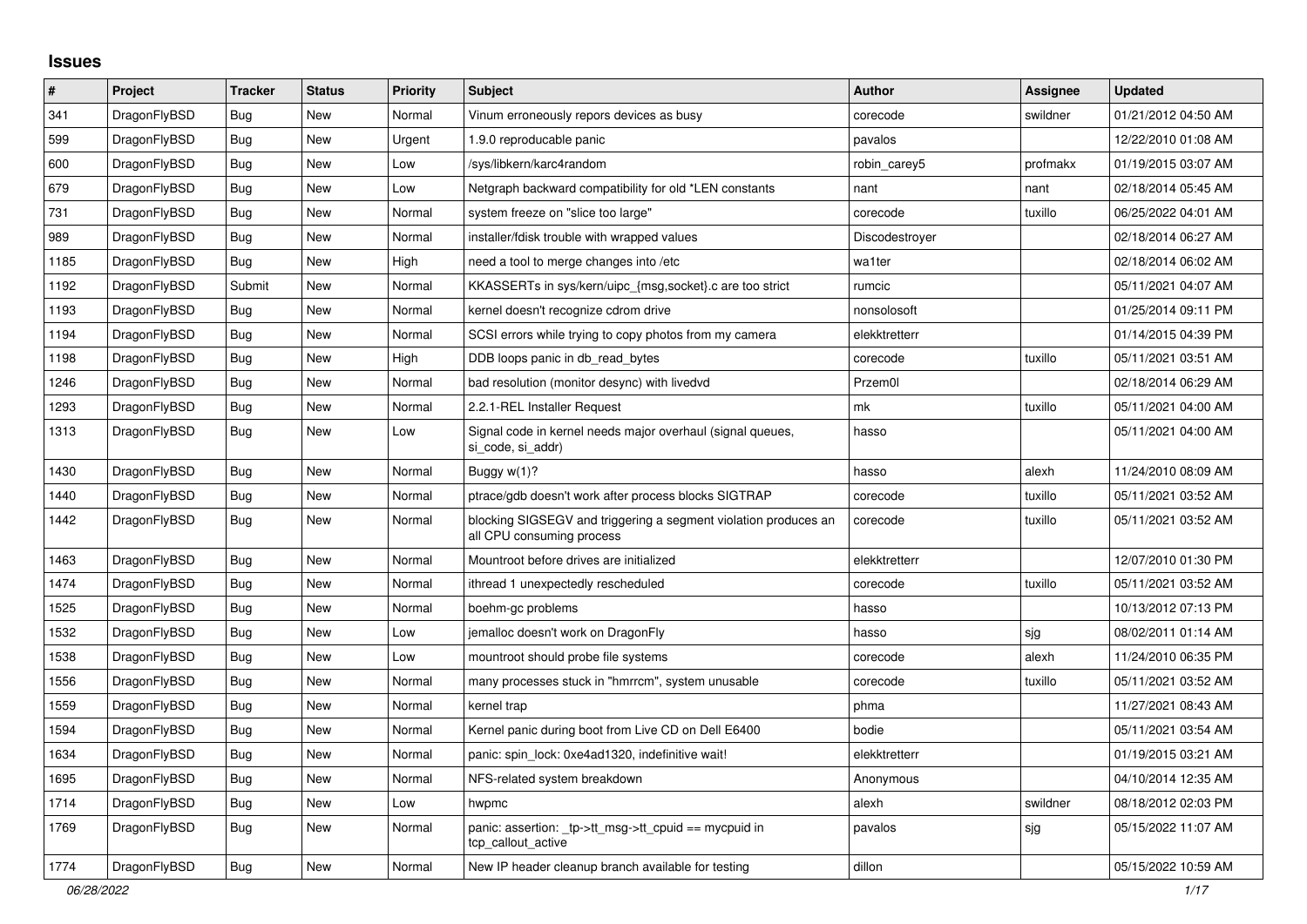| $\vert$ # | Project      | <b>Tracker</b> | <b>Status</b> | <b>Priority</b> | <b>Subject</b>                                                                                                                                                                                    | Author             | Assignee | <b>Updated</b>      |
|-----------|--------------|----------------|---------------|-----------------|---------------------------------------------------------------------------------------------------------------------------------------------------------------------------------------------------|--------------------|----------|---------------------|
| 1786      | DragonFlyBSD | Bug            | <b>New</b>    | Normal          | Calling NULL function pointer initiates panic loop                                                                                                                                                | sjg                |          | 10/11/2010 05:28 PM |
| 1818      | DragonFlyBSD | Bug            | <b>New</b>    | Normal          | panic: Bad tailg NEXT (kqueue issue ?)                                                                                                                                                            | ftigeot            |          | 05/15/2022 11:40 AM |
| 1826      | DragonFlyBSD | Bug            | <b>New</b>    | Normal          | panic during boot: assertion so->so_port  in tcp_input                                                                                                                                            | ftigeot            |          | 05/15/2022 11:05 AM |
| 1836      | DragonFlyBSD | Bug            | <b>New</b>    | Normal          | Incorrect TCP checksum show up in tcpdump                                                                                                                                                         | robgar1            |          | 05/15/2022 11:22 AM |
| 1850      | DragonFlyBSD | Bug            | <b>New</b>    | Normal          | volume-add on hammer root fs panic                                                                                                                                                                | Johannes.Hofmann   |          | 04/18/2019 04:27 AM |
| 1861      | DragonFlyBSD | <b>Bug</b>     | New           | Normal          | panic via kprintf (lockmgr called in a hard section)                                                                                                                                              | vsrinivas          |          | 10/11/2010 12:56 AM |
| 1867      | DragonFlyBSD | Bug            | <b>New</b>    | Normal          | it(4) motherboard and fan problems                                                                                                                                                                | tuxillo            |          | 07/08/2011 10:48 AM |
| 1873      | DragonFlyBSD | <b>Bug</b>     | <b>New</b>    | Normal          | Panic upon usb mouse detach and reattaching                                                                                                                                                       | rumcic             |          | 02/01/2011 09:53 AM |
| 1874      | DragonFlyBSD | Bug            | New           | Normal          | mpd listening on all IPs, accepting only on one                                                                                                                                                   | rumcic             |          | 05/08/2011 01:01 PM |
| 1876      | DragonFlyBSD | <b>Bug</b>     | <b>New</b>    | Normal          | devfs in jail + logging out from console(ttyv1+) -> panic                                                                                                                                         | qhwt.dfly          | tuxillo  | 05/31/2022 03:24 PM |
| 1877      | DragonFlyBSD | <b>Bug</b>     | New           | Normal          | Freeze during 1st hammer cleanup after new install                                                                                                                                                | elekktretterr      |          | 05/15/2022 11:43 AM |
| 1882      | DragonFlyBSD | Bug            | <b>New</b>    | Low             | Idea for handling new USB vendor/device codes                                                                                                                                                     | bmk                |          | 10/20/2010 12:15 PM |
| 1884      | DragonFlyBSD | Bug            | New           | Normal          | System completely freezes while listening music (devbuf: malloc<br>limit exceeded)                                                                                                                | shamaz             |          | 01/24/2011 05:00 PM |
| 1899      | DragonFlyBSD | Bug            | <b>New</b>    | Normal          | Keyboard doesn't work                                                                                                                                                                             | fransm             |          | 05/15/2022 03:32 PM |
| 1907      | DragonFlyBSD | <b>Bug</b>     | <b>New</b>    | Normal          | Hammer crash in hammer flusher flush()                                                                                                                                                            | swildner           |          | 11/11/2010 05:07 AM |
| 1913      | DragonFlyBSD | Bug            | New           | Normal          | panic: assertion: ip->flush state != HAMMER FST FLUSH in<br>hammer flush inode core                                                                                                               | swildner           |          | 11/20/2010 05:27 PM |
| 1916      | DragonFlyBSD | <b>Bug</b>     | <b>New</b>    | Normal          | Constant crashes on x86 64 with UFS                                                                                                                                                               | lentferj           |          | 11/21/2010 07:40 PM |
| 1917      | DragonFlyBSD | Bug            | New           | Normal          | panic: assertion: (RB_EMPTY(&ip->rec_tree) && (ip->flags &<br>HAMMER INODE_XDIRTY) == 0)    (!RB_EMPTY(&ip->rec_tree)<br>&& (ip->flags & HAMMER_INODE_XDIRTY) != 0) in<br>hammer_flush_inode_done | qhwt.dfly          |          | 11/24/2010 03:23 AM |
| 1920      | DragonFlyBSD | <b>Bug</b>     | <b>New</b>    | High            | system hangs                                                                                                                                                                                      | zhtw               |          | 11/22/2010 08:59 AM |
| 1923      | DragonFlyBSD | Bug            | <b>New</b>    | Normal          | Abysmal NFS performance with IPv6                                                                                                                                                                 | ftigeot            |          | 12/05/2010 09:34 PM |
| 1935      | DragonFlyBSD | Bug            | <b>New</b>    | Normal          | mouse does not work after switching between x and console                                                                                                                                         | shamaz             |          | 12/13/2010 10:06 AM |
| 1939      | DragonFlyBSD | Bug            | <b>New</b>    | Normal          | Panic on nightly build and stress test box                                                                                                                                                        | lentferj           |          | 12/18/2010 08:41 AM |
| 1941      | DragonFlyBSD | Bug            | <b>New</b>    | Normal          | wlan config crash                                                                                                                                                                                 | abandon.every.hope |          | 12/24/2010 07:54 PM |
| 1942      | DragonFlyBSD | <b>Bug</b>     | <b>New</b>    | Normal          | locking against myself in getcacheblk()?                                                                                                                                                          | qhwt.dfly          |          | 05/31/2022 02:15 PM |
| 1943      | DragonFlyBSD | <b>Bug</b>     | New           | Normal          | hammer assertion panic                                                                                                                                                                            | peter              |          | 12/27/2010 12:45 AM |
| 1944      | DragonFlyBSD | <b>Bug</b>     | New           | Normal          | panic: backing_object 0xdea7b258 was somehow re-referenced<br>during collapse!                                                                                                                    | sepherosa          |          | 12/27/2010 02:06 AM |
| 1946      | DragonFlyBSD | <b>Bug</b>     | New           | Normal          | ieee80211 panic                                                                                                                                                                                   | pavalos            | josepht  | 01/27/2011 06:00 PM |
| 1947      | DragonFlyBSD | Bug            | New           | Low             | GA-880GM-UD2H (rev. 1.3) AHCI fails to detect disks at the end of<br>the RAID controller                                                                                                          | eocallaghan        |          | 11/27/2021 08:46 AM |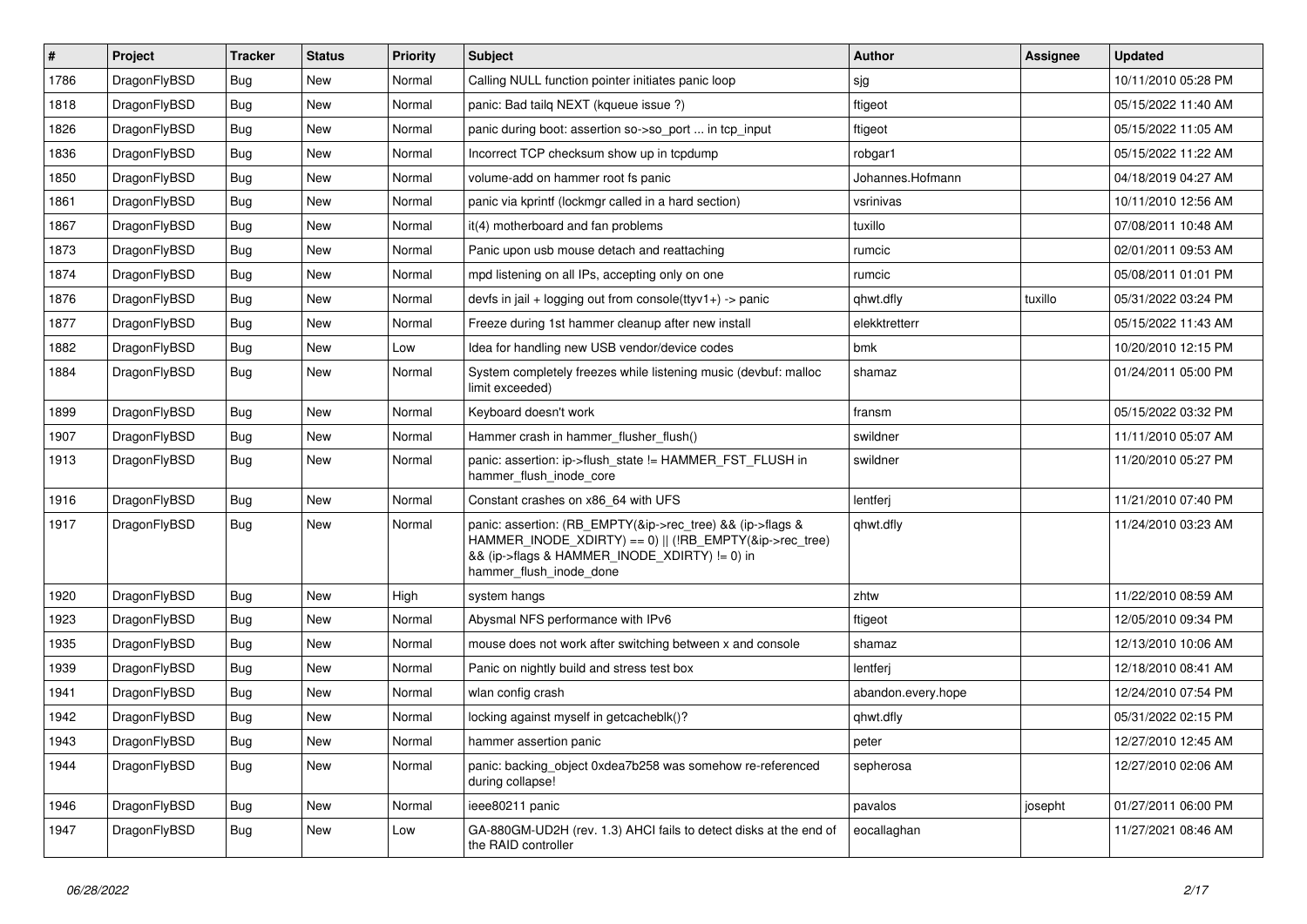| $\sharp$ | Project      | <b>Tracker</b> | <b>Status</b> | <b>Priority</b> | <b>Subject</b>                                                                             | Author            | Assignee | <b>Updated</b>      |
|----------|--------------|----------------|---------------|-----------------|--------------------------------------------------------------------------------------------|-------------------|----------|---------------------|
| 1949     | DragonFlyBSD | <b>Bug</b>     | New           | Normal          | iwn panic                                                                                  | pavalos           |          | 01/30/2011 03:21 AM |
| 1951     | DragonFlyBSD | <b>Bug</b>     | <b>New</b>    | Normal          | dma_timeouts at phyaddr on a good hdd                                                      | peur.neu          |          | 01/04/2011 07:12 AM |
| 1959     | DragonFlyBSD | <b>Bug</b>     | New           | Normal          | DFBSD v2.9.1.422.gc98f2 - Panic during boot - IPv6 and PF                                  | tuxillo           |          | 01/13/2011 03:37 AM |
| 1961     | DragonFlyBSD | <b>Bug</b>     | <b>New</b>    | Normal          | Can't create dump from DDB                                                                 | shamaz            |          | 01/29/2011 09:02 PM |
| 1964     | DragonFlyBSD | <b>Bug</b>     | <b>New</b>    | Normal          | iwn (panic assertion : wlan assert serialized)                                             | sjmm.ptr          | josepht  | 02/01/2011 12:57 PM |
| 1969     | DragonFlyBSD | <b>Bug</b>     | <b>New</b>    | Normal          | pf-related network problem                                                                 | pavalos           | lentferj | 02/01/2011 06:57 PM |
| 1975     | DragonFlyBSD | <b>Bug</b>     | New           | Normal          | Applications seg fault in select() and poll()                                              | rumcic            |          | 05/31/2022 02:58 PM |
| 1982     | DragonFlyBSD | <b>Bug</b>     | <b>New</b>    | Low             | There is no linuxulator on x86-64                                                          | herrgard          |          | 05/31/2022 02:25 PM |
| 1984     | DragonFlyBSD | <b>Bug</b>     | New           | Normal          | hammer mount fails after crash - HAMMER: FIFO record bad head<br>signature                 | thomas.nikolajsen |          | 03/08/2011 06:57 PM |
| 1990     | DragonFlyBSD | <b>Bug</b>     | <b>New</b>    | Normal          | /mnt too large to mount                                                                    | peur.neu          |          | 02/16/2011 11:24 PM |
| 2004     | DragonFlyBSD | <b>Bug</b>     | New           | Normal          | LWKT WAIT IPIQ panic                                                                       | steve             |          | 03/08/2011 05:46 PM |
| 2008     | DragonFlyBSD | <b>Bug</b>     | <b>New</b>    | Normal          | lwkt_setcpu_remote: td->td_flags 00800621 console flood                                    | pavalos           |          | 03/06/2011 09:37 PM |
| 2020     | DragonFlyBSD | <b>Bug</b>     | <b>New</b>    | Low             | Port brcm80211 driver from Linux to DragonFly BSD                                          | studer            |          | 03/05/2011 10:54 PM |
| 2042     | DragonFlyBSD | <b>Bug</b>     | New           | Normal          | kernel panic, when run boot0cfg                                                            | sepherosa         |          | 05/31/2022 03:01 PM |
| 2045     | DragonFlyBSD | <b>Bug</b>     | <b>New</b>    | Normal          | ral(4): Fatal trap 12: page fault while in kernel mode (two panics)                        | herrgard          |          | 11/03/2011 05:34 PM |
| 2048     | DragonFlyBSD | <b>Bug</b>     | New           | Normal          | panic: ffs_sync: rofs mod                                                                  | pavalos           |          | 04/12/2011 05:45 AM |
| 2051     | DragonFlyBSD | <b>Bug</b>     | <b>New</b>    | Normal          | No ipv6 lan route entry created on 2.10                                                    | ftigeot           |          | 04/21/2011 10:37 AM |
| 2052     | DragonFlyBSD | <b>Bug</b>     | <b>New</b>    | Normal          | Kernel panic: CPU APIC ID out of range                                                     | Anonymous         |          | 05/02/2011 11:06 AM |
| 2055     | DragonFlyBSD | <b>Bug</b>     | <b>New</b>    | Normal          | $ssh + IPV6 + bridge \Rightarrow connection freezes$                                       | steve             |          | 04/24/2011 07:13 PM |
| 2061     | DragonFlyBSD | <b>Bug</b>     | New           | Normal          | USB keyboard boot panic                                                                    | sjg               |          | 05/04/2012 12:20 AM |
| 2067     | DragonFlyBSD | <b>Bug</b>     | New           | Normal          | sound/pcm: "play interrupt timeout, channel dead"                                          | matthiasr         |          | 05/11/2021 03:55 AM |
| 2071     | DragonFlyBSD | Bug            | New           | High            | Panic on assertion: (int)(flg->seq - seq) > 0 in hammer_flusher_flush<br>after inode error | vsrinivas         |          | 06/12/2011 07:59 AM |
| 2072     | DragonFlyBSD | Bug            | New           | Normal          | Fatal trap 12: stopped at lwkt_send_ipiq3                                                  | rumcic            |          | 05/17/2011 04:12 AM |
| 2075     | DragonFlyBSD | <b>Bug</b>     | New           | Normal          | pflogd on x86_64                                                                           | fanch             |          | 05/16/2011 04:04 PM |
| 2077     | DragonFlyBSD | <b>Bug</b>     | <b>New</b>    | Normal          | USB devices conflicting                                                                    | srussell          |          | 05/17/2011 05:12 PM |
| 2078     | DragonFlyBSD | Bug            | New           | Normal          | DFBSD i386 v2.11.0.201.g3ed2f - Panic during installworld into a<br>vn0 device             | tuxillo           |          | 05/19/2011 07:50 PM |
| 2080     | DragonFlyBSD | Bug            | New           | Normal          | panic: lockmgr thrd sleep: called from interrupt, ipi, or hard code<br>section             | rumcic            |          | 05/30/2011 05:06 PM |
| 2082     | DragonFlyBSD | Bug            | <b>New</b>    | Normal          | dfbsd 2.10.1 amd64 - mc port build error with 'bmake bin-install'                          | sun-doctor        |          | 05/25/2011 07:18 PM |
| 2084     | DragonFlyBSD | <b>Bug</b>     | New           | Normal          | DFBSD v2.11.0.242.g4d317 - panic: zone: entry not free                                     | tuxillo           |          | 07/03/2012 01:23 AM |
| 2085     | DragonFlyBSD | Bug            | New           | Normal          | panic: assertion: (m->flags & PG_MAPPED) == 0 in<br>vm_page_free_toq                       | vsrinivas         |          | 06/10/2011 07:48 AM |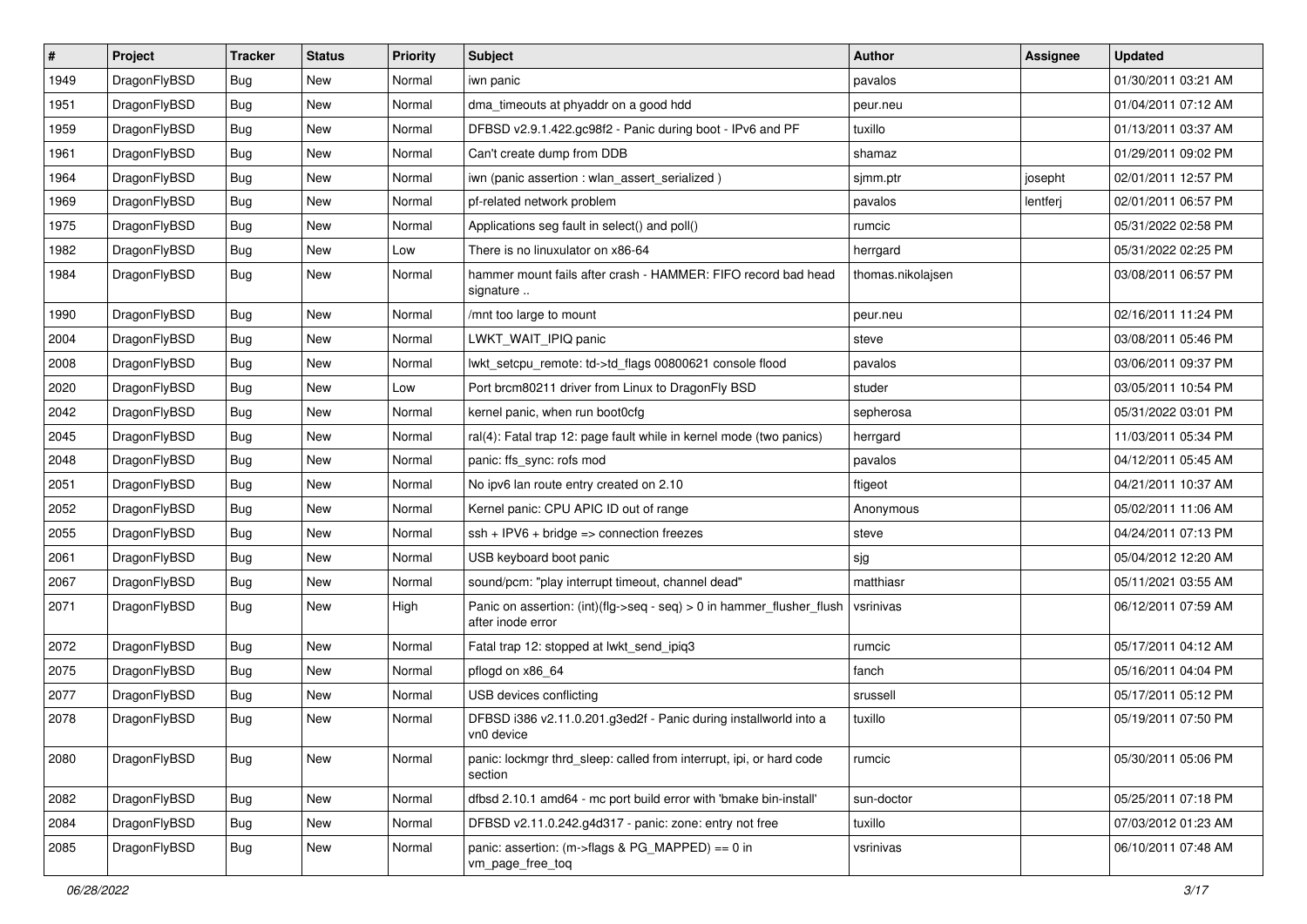| #    | Project      | <b>Tracker</b> | <b>Status</b> | <b>Priority</b> | Subject                                                                                 | Author        | <b>Assignee</b> | <b>Updated</b>      |
|------|--------------|----------------|---------------|-----------------|-----------------------------------------------------------------------------------------|---------------|-----------------|---------------------|
| 2092 | DragonFlyBSD | Bug            | <b>New</b>    | Normal          | Panic: Bad link elm 0x next->prev != elm                                                | masterblaster | dillon          | 12/04/2011 12:49 PM |
| 2094 | DragonFlyBSD | Bug            | <b>New</b>    | Normal          | Segfault when gdb printing backtrace from core dump                                     | greenrd       |                 | 06/25/2011 04:14 PM |
| 2095 | DragonFlyBSD | <b>Bug</b>     | New           | Low             | Running installer post-install: Unsupported DFUI transport "                            | greenrd       |                 | 06/26/2011 09:20 AM |
| 2098 | DragonFlyBSD | Submit         | New           | Normal          | [PATCH] correct ath man page example<br>(/usr/src/share/man/man4/ath.4)                 | nobody        |                 | 11/15/2011 12:27 AM |
| 2099 | DragonFlyBSD | <b>Bug</b>     | New           | Normal          | page fault panic in vm system                                                           | pavalos       |                 | 07/10/2011 08:51 AM |
| 2104 | DragonFlyBSD | Bug            | <b>New</b>    | Normal          | network configuration seg. fault on install CD                                          | navratil      |                 | 07/26/2011 07:55 AM |
| 2107 | DragonFlyBSD | <b>Bug</b>     | New           | Normal          | 2.10.1 sata dvd drive issue                                                             | ausppc        |                 | 07/31/2011 08:41 PM |
| 2113 | DragonFlyBSD | Bug            | <b>New</b>    | Normal          | nmalloc threaded program fork leak                                                      | vsrinivas     | vsrinivas       | 08/11/2011 07:25 PM |
| 2115 | DragonFlyBSD | Bug            | <b>New</b>    | Normal          | [msk] system freeze after receive some paquet                                           | bsdsx         |                 | 08/22/2011 10:22 AM |
| 2117 | DragonFlyBSD | <b>Bug</b>     | New           | High            | ACPI and/or bce(4) problem with 2.11.0.673.g0d557 on HP DL380<br>G6                     | pauska        |                 | 08/22/2011 10:15 AM |
| 2122 | DragonFlyBSD | Submit         | New           | Normal          | [Review] Fixes to the VFS layer                                                         | ftigeot       |                 | 05/31/2022 03:25 PM |
| 2123 | DragonFlyBSD | Bug            | New           | Normal          | hammer is losing files                                                                  | schmir        |                 | 08/30/2011 07:56 PM |
| 2124 | DragonFlyBSD | Bug            | <b>New</b>    | Normal          | getty repeating too quickly on port /dev/ttyv0                                          | sgeorge.ml    |                 | 09/01/2011 04:28 AM |
| 2125 | DragonFlyBSD | <b>Bug</b>     | New           | Normal          | Weird garbage in dmesg                                                                  | herrgard      |                 | 08/30/2011 08:04 PM |
| 2129 | DragonFlyBSD | Bug            | New           | Normal          | DFBSD v2.11.0.661.gf9438 i386 - panic: lockmgr thrd_sleep                               | tuxillo       |                 | 09/05/2011 09:49 AM |
| 2136 | DragonFlyBSD | Bug            | <b>New</b>    | Normal          | socketpair() doesn't free file descriptors on copyout failure                           | vsrinivas     |                 | 04/05/2013 09:13 AM |
| 2138 | DragonFlyBSD | <b>Bug</b>     | New           | Normal          | > 100% CPU usage                                                                        | robin.carey1  |                 | 09/26/2011 12:20 PM |
| 2140 | DragonFlyBSD | Bug            | <b>New</b>    | High            | hammer_io_delallocate panic with 'duplicate entry' message                              | ttw           |                 | 10/07/2011 12:22 PM |
| 2141 | DragonFlyBSD | <b>Bug</b>     | New           | Urgent          | loader and/or documentation broken                                                      | sjg           |                 | 01/20/2012 10:51 AM |
| 2153 | DragonFlyBSD | <b>Bug</b>     | New           | Normal          | Too many unuseful warnings at boot                                                      | juanfra684    |                 | 10/18/2011 10:16 PM |
| 2154 | DragonFlyBSD | <b>Bug</b>     | <b>New</b>    | Normal          | vkernel copyout() doesn't return EFAULT on error                                        | vsrinivas     |                 | 10/20/2011 03:53 AM |
| 2158 | DragonFlyBSD | <b>Bug</b>     | New           | Normal          | iwn panics with assertion on boot.                                                      | eocallaghan   |                 | 10/24/2011 04:13 PM |
| 2161 | DragonFlyBSD | Bug            | New           | Normal          | Outdated xorg.conf file gets installed into etc and screws up mouse                     | eocallaghan   |                 | 10/27/2011 01:51 PM |
| 2164 | DragonFlyBSD | Bug            | New           | Normal          | panic on reboot from usb.                                                               | eocallaghan   |                 | 10/27/2011 09:29 AM |
| 2166 | DragonFlyBSD | <b>Bug</b>     | <b>New</b>    | Normal          | DFBSD v2.13.0.109.g05b9d - Strange lockups                                              | tuxillo       |                 | 10/29/2011 11:20 AM |
| 2167 | DragonFlyBSD | <b>Bug</b>     | New           | Normal          | shutdown/reboot fails after uptime msg                                                  | marino        |                 | 11/28/2011 03:01 AM |
| 2171 | DragonFlyBSD | Bug            | New           | Normal          | DFBSD v2.13.0.151.gdc8442 - panic: assertion "(*ptep &<br>$(PG$ MANAGED PG_V)) == PG_V" | tuxillo       |                 | 11/04/2011 05:06 PM |
| 2182 | DragonFlyBSD | Bug            | New           | Normal          | if msk PHY FIFO underrun/overflow                                                       | nonsolosoft   |                 | 09/03/2012 06:39 AM |
| 2199 | DragonFlyBSD | <b>Bug</b>     | New           | Normal          | screen segfaults if utmpx isn't present                                                 | pavalos       |                 | 11/15/2011 10:52 PM |
| 2210 | DragonFlyBSD | Bug            | New           | Normal          | Bugtracker cannot assign default project for new users                                  | ahuete.devel  |                 | 11/17/2011 11:30 AM |
| 2224 | DragonFlyBSD | <b>Bug</b>     | New           | Normal          | v2.13.0.291.gaa7ec - Panic on fq while installing world                                 | tuxillo       |                 | 11/18/2011 01:40 AM |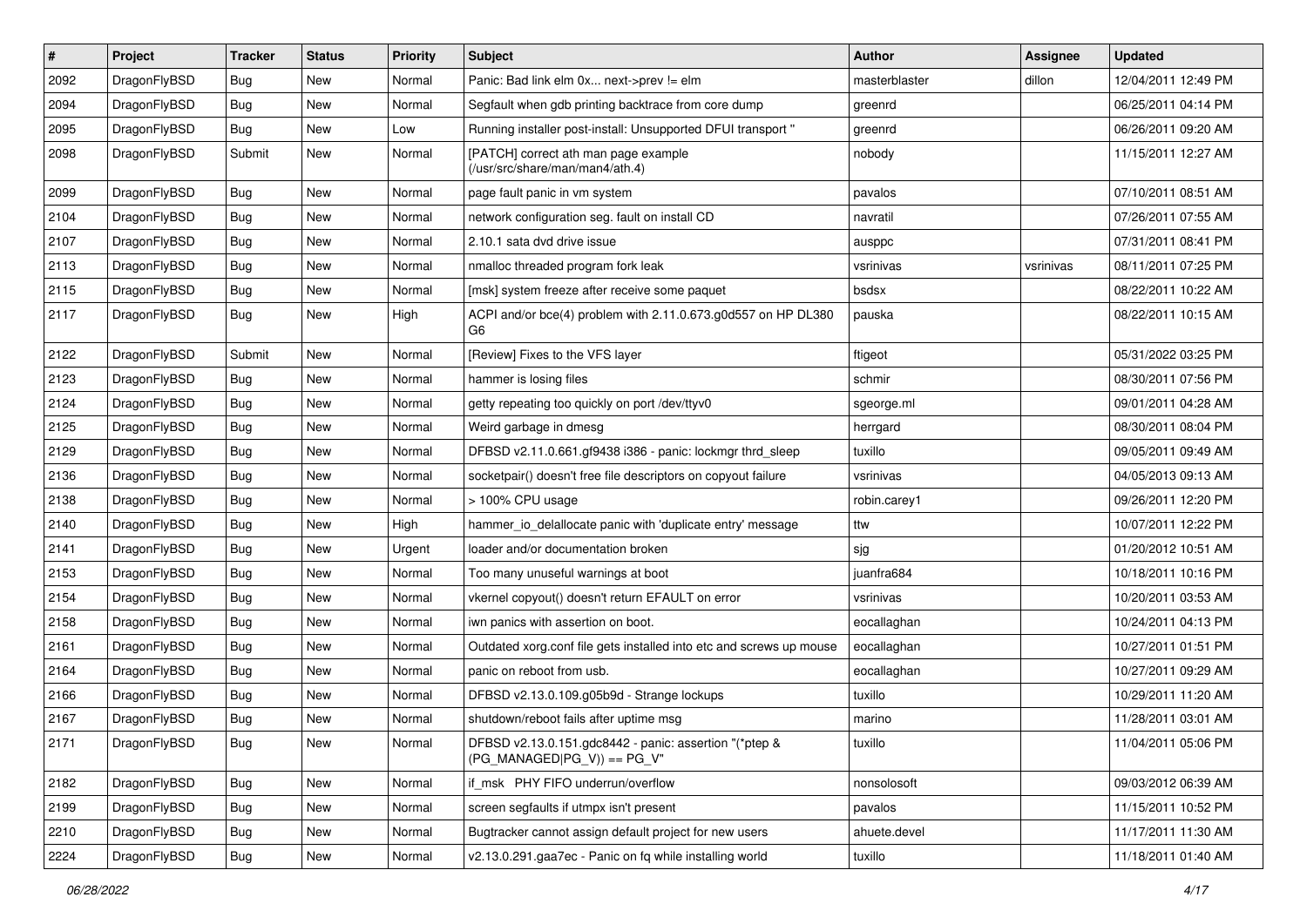| #    | Project      | <b>Tracker</b> | <b>Status</b> | <b>Priority</b> | Subject                                                                                                    | <b>Author</b> | <b>Assignee</b> | <b>Updated</b>      |
|------|--------------|----------------|---------------|-----------------|------------------------------------------------------------------------------------------------------------|---------------|-----------------|---------------------|
| 2245 | DragonFlyBSD | <b>Bug</b>     | <b>New</b>    | Normal          | panic: assertion "ref < &td->td_toks_end" failed in lwkt_gettoken at<br>/usr/src/sys/kern/lwkt_token.c:588 | juanfra684    |                 | 11/22/2011 07:41 PM |
| 2248 | DragonFlyBSD | <b>Bug</b>     | <b>New</b>    | Normal          | sysctl panic                                                                                               | pavalos       |                 | 11/23/2011 06:23 PM |
| 2250 | DragonFlyBSD | <b>Bug</b>     | New           | Normal          | Kernel panic                                                                                               | adamk         |                 | 11/23/2018 01:10 AM |
| 2252 | DragonFlyBSD | <b>Bug</b>     | <b>New</b>    | Low             | snd hda not useable if loaded via /boot/loader.conf                                                        | xbit          | swildner        | 12/14/2011 12:23 AM |
| 2254 | DragonFlyBSD | <b>Bug</b>     | New           | Normal          | panic: assertion "ref < &td->td toks end" failed in lwkt gettoken at<br>/usr/src/sys/kern/lwkt token.c:588 | eocallaghan   |                 | 12/05/2011 10:21 PM |
| 2265 | DragonFlyBSD | Bug            | <b>New</b>    | Normal          | mbsrtowcs does not properly handle invalid mbstate t in ps                                                 | c.turner1     | swildner        | 01/10/2012 07:56 PM |
| 2283 | DragonFlyBSD | <b>Bug</b>     | New           | Normal          | DFBSD DragonFly v2.13.0.957.g4f459 - pmap_release: page<br>should already be gone 0xc27120bc               | tuxillo       |                 | 01/23/2012 03:03 AM |
| 2287 | DragonFlyBSD | Bug            | <b>New</b>    | Normal          | HAMMER(ROOT) Illegal UNDO TAIL signature at<br>300000001967c000                                            | y0n3t4n1      |                 | 11/07/2018 01:22 AM |
| 2292 | DragonFlyBSD | <b>Bug</b>     | <b>New</b>    | Normal          | re interface with jumbo frames (mtu larger than 1500) hangs after<br>some traffic                          | Anonymous     |                 | 01/31/2012 12:11 AM |
| 2297 | DragonFlyBSD | Bug            | <b>New</b>    | Normal          | strange NFS (client) error messages / problems                                                             | Anonymous     |                 | 02/19/2012 02:59 PM |
| 2306 | DragonFlyBSD | <b>Bug</b>     | <b>New</b>    | Normal          | a crash starts the kernel debugger in text mode, but just reboots in X                                     | phma          |                 | 02/11/2012 08:02 PM |
| 2308 | DragonFlyBSD | <b>Bug</b>     | New           | Normal          | System freeze when unloading snd hda                                                                       | jaydg         |                 | 02/19/2012 07:15 AM |
| 2311 | DragonFlyBSD | <b>Bug</b>     | <b>New</b>    | Normal          | Xorg crash having something to do with drm                                                                 | phma          |                 | 02/22/2012 09:59 AM |
| 2316 | DragonFlyBSD | <b>Bug</b>     | <b>New</b>    | Normal          | Ungraceful invalid password handling for adding a new user in the<br>installer                             | rune          |                 | 04/27/2012 11:23 PM |
| 2319 | DragonFlyBSD | Bug            | <b>New</b>    | Normal          | crypt/passwd forward compat                                                                                | c.turner1     |                 | 02/28/2012 12:39 PM |
| 2324 | DragonFlyBSD | Bug            | <b>New</b>    | Normal          | natacotrol support > 2TB not working even after the ftigeot patch                                          | zenny         |                 | 03/03/2012 01:00 AM |
| 2329 | DragonFlyBSD | <b>Bug</b>     | New           | Normal          | ibm x3550 & acpi                                                                                           | ano           |                 | 06/03/2014 11:37 AM |
| 2331 | DragonFlyBSD | <b>Bug</b>     | New           | Normal          | reading mouse mode from unopen file descriptor hangs mouse<br>driver                                       | phma          |                 | 03/14/2012 09:43 AM |
| 2369 | DragonFlyBSD | Bug            | <b>New</b>    | Normal          | panic: Bad link elm 0xffffffe07edf6068 next->prev != elm                                                   | jaydg         |                 | 08/15/2012 03:04 AM |
| 2370 | DragonFlyBSD | <b>Bug</b>     | New           | Normal          | panic: ffs valloc: dup alloc                                                                               | marino        | vsrinivas       | 02/01/2013 09:28 AM |
| 2371 | DragonFlyBSD | <b>Bug</b>     | New           | Normal          | Timezone problem with America/Sao_Paulo                                                                    | raitech       |                 | 05/17/2012 01:42 PM |
| 2387 | DragonFlyBSD | <b>Bug</b>     | <b>New</b>    | Normal          | hammer ignores -t during dedup                                                                             | phma          |                 | 06/17/2012 12:30 PM |
| 2389 | DragonFlyBSD | Bug            | <b>New</b>    | Normal          | computer crashed while listing processes                                                                   | phma          |                 | 06/18/2012 02:49 PM |
| 2403 | DragonFlyBSD | Bug            | <b>New</b>    | Low             | newfs -E doesn't handle /dev/serno device names properly                                                   | ftigeot       |                 | 08/17/2012 05:07 AM |
| 2412 | DragonFlyBSD | Bug            | New           | Normal          | wlan0 fails to get address via dhclient                                                                    | nonsolosoft   |                 | 08/30/2012 05:55 AM |
| 2416 | DragonFlyBSD | <b>Bug</b>     | New           | Normal          | entry can be removed on mounted nfs filesystem                                                             | ftigeot       | tuxillo         | 06/03/2014 04:40 AM |
| 2421 | DragonFlyBSD | Bug            | New           | High            | Kernel panic: vm fault: page 0xc0f70000 not busy!                                                          | lentferj      |                 | 10/03/2012 08:16 AM |
| 2423 | DragonFlyBSD | <b>Bug</b>     | New           | Urgent          | After multiple panics/locks, hitting KKASSERT in<br>hammer_init_cursor                                     | rumcic        |                 | 09/18/2012 02:28 AM |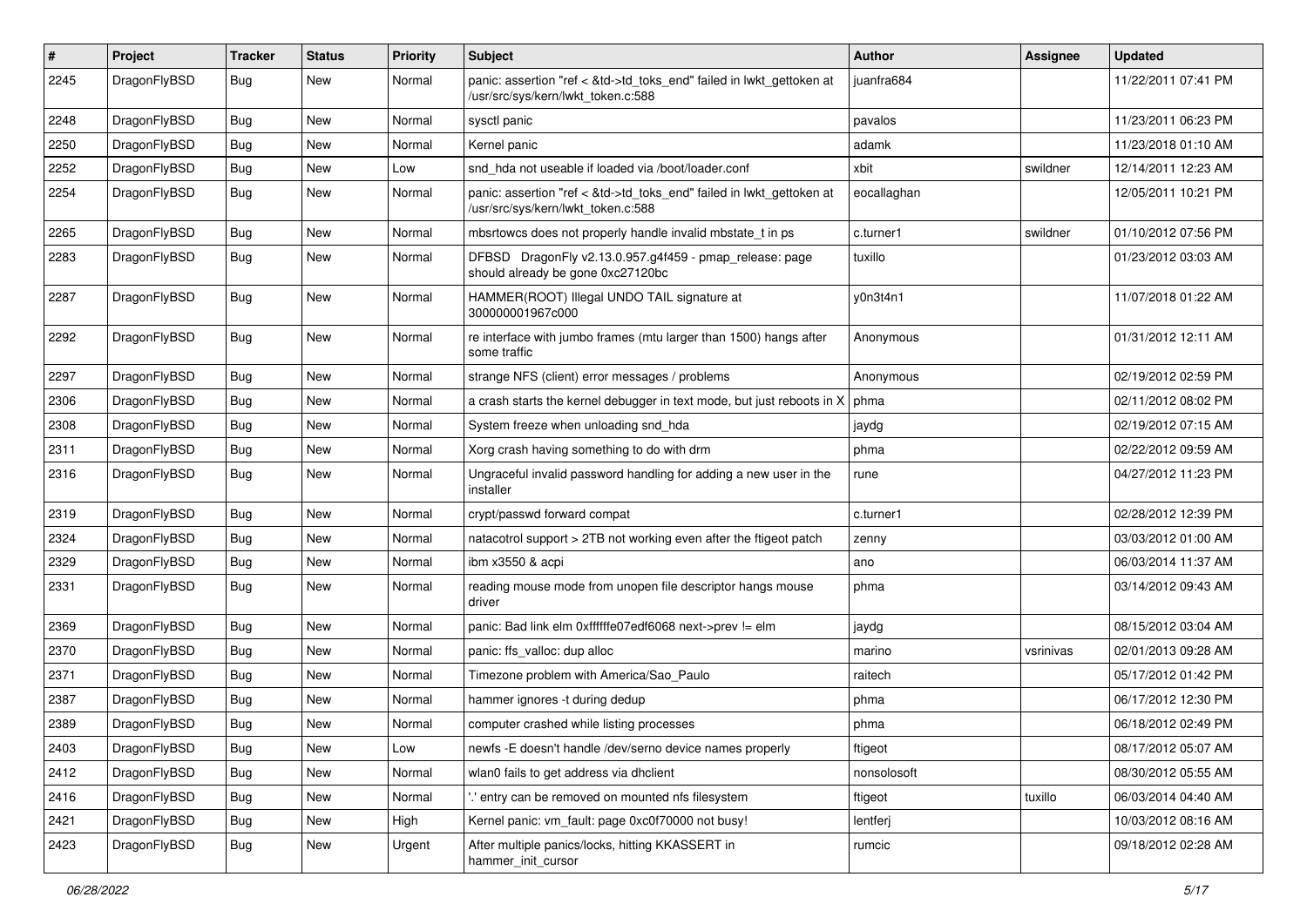| #    | Project      | <b>Tracker</b> | <b>Status</b> | <b>Priority</b> | <b>Subject</b>                                                                                                               | <b>Author</b>     | Assignee  | <b>Updated</b>      |
|------|--------------|----------------|---------------|-----------------|------------------------------------------------------------------------------------------------------------------------------|-------------------|-----------|---------------------|
| 2430 | DragonFlyBSD | Bug            | New           | Normal          | Alternate Password Hash method                                                                                               | robin.carey1      |           | 10/07/2012 06:28 AM |
| 2434 | DragonFlyBSD | <b>Bug</b>     | New           | Normal          | BTX Halted - Boot fails on USB/GUI                                                                                           | lucmv             |           | 10/17/2012 08:12 PM |
| 2436 | DragonFlyBSD | Bug            | <b>New</b>    | Normal          | panic: assertion "lp->lwp_qcpu == dd->cpuid" failed in<br>dfly_acquire_curproc                                               | thomas.nikolajsen |           | 01/23/2013 11:07 AM |
| 2444 | DragonFlyBSD | Bug            | <b>New</b>    | Normal          | Crash during Hammer overnight cleanup                                                                                        | justin            |           | 11/04/2012 07:58 AM |
| 2453 | DragonFlyBSD | <b>Bug</b>     | New           | Normal          | panic: assertion "gd->gd_spinlocks == 0" failed                                                                              | Johannes.Hofmann  |           | 11/12/2012 12:54 PM |
| 2473 | DragonFlyBSD | Bug            | New           | Normal          | Kernel crash when trying to up the wpi0 device (Dfly<br>v3.3.0.758.g47388-DEVELOPMENT)                                       | tomaz             |           | 02/24/2014 08:50 AM |
| 2489 | DragonFlyBSD | Bug            | <b>New</b>    | Normal          | nmalloc doesn't cache VA for allocations > 8KB                                                                               | vsrinivas         |           | 06/10/2014 05:51 AM |
| 2490 | DragonFlyBSD | Bug            | New           | Normal          | nmalloc should color addresses to avoid cache bank conflictsw                                                                | vsrinivas         |           | 06/10/2014 05:51 AM |
| 2493 | DragonFlyBSD | <b>Bug</b>     | <b>New</b>    | Normal          | vidcontrol: invalid video mode name                                                                                          | Svarov            |           | 01/24/2013 09:55 AM |
| 2495 | DragonFlyBSD | Bug            | New           | High            | DFBSD v3.3.0.960.g553fe7 - ocnt != 0" failed in<br>prop_object_release                                                       | tuxillo           |           | 05/31/2022 04:08 PM |
| 2496 | DragonFlyBSD | Bug            | New           | Normal          | NTFS malloc limit exceeded                                                                                                   | plasmob           | tuxillo   | 02/19/2013 08:47 AM |
| 2498 | DragonFlyBSD | Bug            | New           | Normal          | DFBSD v3.2.2-RELEASE - LIST_FIRST(&bp->b_dep) == NULL"<br>failed in vfs_vmio_release                                         | tuxillo           |           | 05/31/2022 04:09 PM |
| 2509 | DragonFlyBSD | Bug            | <b>New</b>    | Normal          | Redefinition of DIRBLKSIZ in restore(8)                                                                                      | swildner          |           | 06/04/2022 04:40 AM |
| 2520 | DragonFlyBSD | Bug            | New           | Normal          | panic: assertion "IS_SERIALIZED((ifp->if_serializer))" failed in<br>if_default_serialize_assert at /usr/src/sys/net/if.c:437 | ano               |           | 03/09/2013 12:14 AM |
| 2526 | DragonFlyBSD | <b>Bug</b>     | <b>New</b>    | Normal          | hammer cleanup doesn't run on first day of DST                                                                               | pavalos           |           | 10/18/2016 05:28 PM |
| 2529 | DragonFlyBSD | Bug            | <b>New</b>    | Low             | Sundance network adapter is not detected and attached                                                                        | kworr             |           | 03/25/2013 02:29 AM |
| 2531 | DragonFlyBSD | Bug            | New           | Normal          | camcontrol fails to disable APM                                                                                              | m.lombardi85      |           | 03/23/2013 12:28 PM |
| 2535 | DragonFlyBSD | Bug            | New           | Normal          | Imap processes apparentlt blocked on disk I/O                                                                                | ftigeot           |           | 04/02/2013 09:31 AM |
| 2544 | DragonFlyBSD | Bug            | New           | Normal          | live DVD system boot (menu option 1) caused db> prompt on<br>PE1950                                                          | estrabd           |           | 05/11/2021 03:54 AM |
| 2547 | DragonFlyBSD | <b>Bug</b>     | New           | High            | crashed while doing a dry run of pkg_rolling-replace                                                                         | phma              |           | 04/18/2013 10:40 PM |
| 2552 | DragonFlyBSD | Bug            | New           | Low             | hammer recovery should indicate progress                                                                                     | phma              |           | 05/03/2013 12:13 AM |
| 2557 | DragonFlyBSD | Bug            | New           | Normal          | stock 3.4.1 kernel halts during booting if dm and dm_target_crypt<br>are loaded and RAID controller is present               | phma              |           | 05/12/2013 10:38 PM |
| 2565 | DragonFlyBSD | Bug            | <b>New</b>    | Normal          | "ifconfig ix0 up" panic                                                                                                      | Itpig402a         |           | 06/03/2013 05:46 AM |
| 2568 | DragonFlyBSD | <b>Bug</b>     | New           | Normal          | AHCI panic                                                                                                                   | josepht           |           | 06/07/2013 05:52 PM |
| 2569 | DragonFlyBSD | <b>Bug</b>     | <b>New</b>    | Normal          | ctime NFS                                                                                                                    | ferney            |           | 08/11/2013 04:35 AM |
| 2577 | DragonFlyBSD | Bug            | <b>New</b>    | Normal          | virtio-blk iops performance is cpu limited on high end devices                                                               | gjs278            | vsrinivas | 08/01/2013 02:28 PM |
| 2585 | DragonFlyBSD | <b>Bug</b>     | New           | Normal          | Dfly 3.4.3 on ESXi 5.1, HP Smart Array P410 passthrough<br>recognised, but not functioning                                   | yggdrasil         | swildner  | 05/09/2022 08:14 AM |
| 2586 | DragonFlyBSD | <b>Bug</b>     | New           | Normal          | pf: "modulate" state seems problematic                                                                                       | srussell          |           | 09/25/2013 07:36 PM |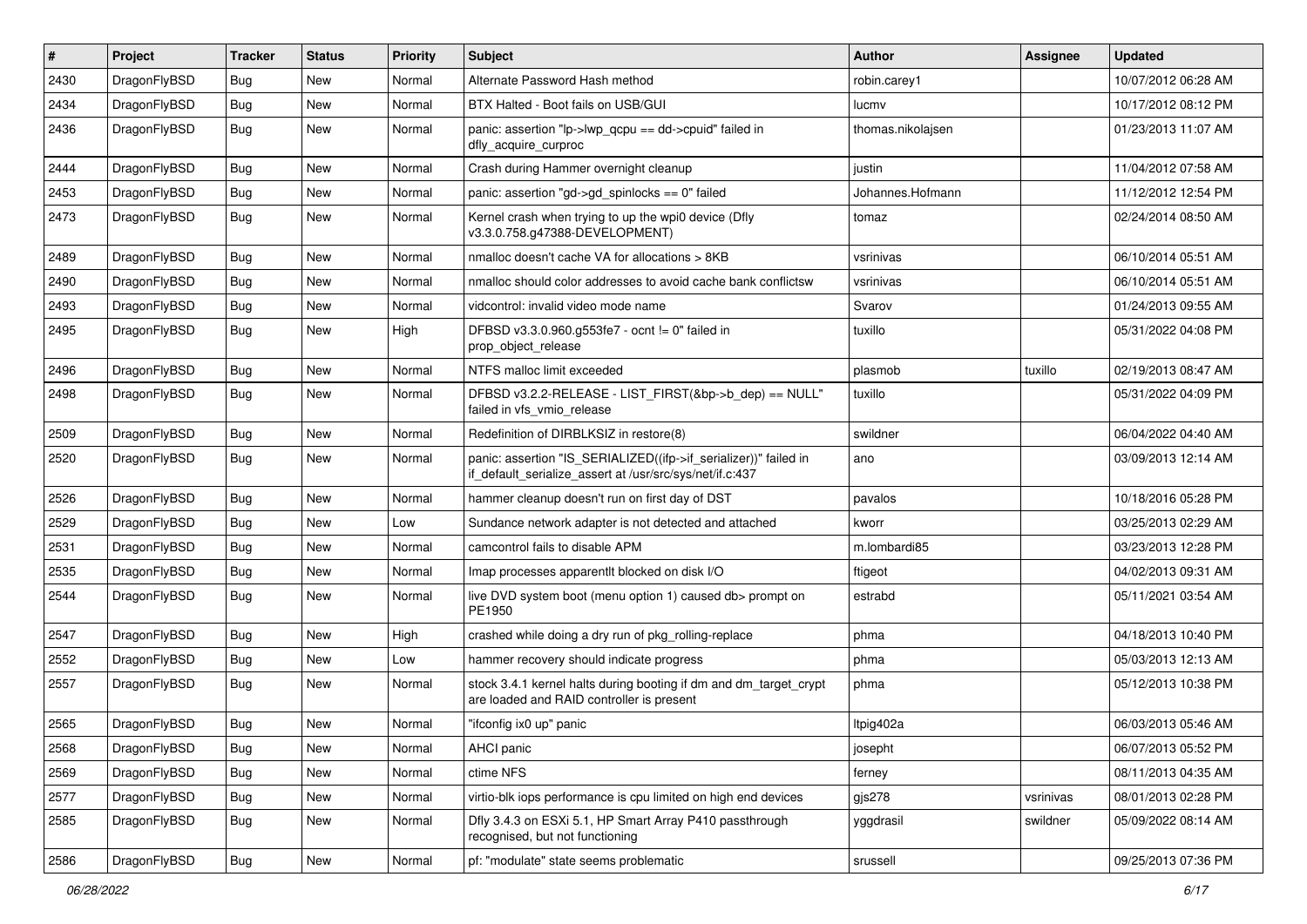| #    | Project      | <b>Tracker</b> | <b>Status</b> | <b>Priority</b> | <b>Subject</b>                                                                                           | Author            | Assignee | <b>Updated</b>      |
|------|--------------|----------------|---------------|-----------------|----------------------------------------------------------------------------------------------------------|-------------------|----------|---------------------|
| 2587 | DragonFlyBSD | Bug            | New           | Normal          | SATA DVD writer not detected by DragonFly                                                                | srussell          |          | 09/04/2020 08:55 AM |
| 2595 | DragonFlyBSD | <b>Bug</b>     | New           | Normal          | DragonFly 3.4.3 crashes on SUN Blade X6250 with Qlogic ISP 2432<br>FC card                               | Turvamies         |          | 10/07/2013 11:53 AM |
| 2598 | DragonFlyBSD | Bug            | <b>New</b>    | Normal          | i386 via USB Booting                                                                                     | mbzadegan         |          | 10/21/2013 02:28 AM |
| 2604 | DragonFlyBSD | Bug            | New           | Normal          | dell laptop does not boot with LATEST                                                                    | isenmann          |          | 11/20/2013 02:07 AM |
| 2609 | DragonFlyBSD | Bug            | <b>New</b>    | Normal          | master: panic: assertion<br>"LWKT_TOKEN_HELD_ANY(vm_object_token(object))" failed in<br>swp_pager_lookup | thomas.nikolajsen |          | 11/28/2013 11:36 AM |
| 2611 | DragonFlyBSD | Bug            | <b>New</b>    | Normal          | Change in IP address results in network not working                                                      | phma              |          | 12/05/2013 07:55 PM |
| 2618 | DragonFlyBSD | Bug            | <b>New</b>    | Normal          | mouse problem on RELEASE-3_6_0                                                                           | FilippoMo         |          | 12/20/2013 03:26 AM |
| 2619 | DragonFlyBSD | <b>Bug</b>     | New           | Normal          | DragonFly 3.6 can't be installed on a 6TB volume                                                         | ftigeot           |          | 02/23/2014 11:55 PM |
| 2620 | DragonFlyBSD | <b>Bug</b>     | <b>New</b>    | Normal          | moused problem                                                                                           | FilippoMo         |          | 12/20/2013 10:32 AM |
| 2621 | DragonFlyBSD | Bug            | <b>New</b>    | Normal          | core dump using cdrom                                                                                    | nonsolosoft       |          | 12/27/2013 12:43 AM |
| 2622 | DragonFlyBSD | <b>Bug</b>     | <b>New</b>    | Normal          | VAIO FIT15E fn keys support                                                                              | nonsolosoft       |          | 12/31/2013 01:31 AM |
| 2626 | DragonFlyBSD | Bug            | New           | Normal          | iwn driver drops with error: "firmware error 'iwn_intr: fatal firmware<br>error"                         | rodyaj            |          | 01/09/2014 05:50 AM |
| 2629 | DragonFlyBSD | Bug            | New           | Normal          | Replace gcc44 with llvm34, clang34, and libc++                                                           | tuxillo           |          | 06/02/2014 02:30 PM |
| 2630 | DragonFlyBSD | Bug            | <b>New</b>    | Normal          | Bring in latest iconv fixes from FreeBSD10 as well as csmapper<br>updates                                | tuxillo           |          | 05/11/2021 03:54 AM |
| 2641 | DragonFlyBSD | Bug            | <b>New</b>    | Normal          | Panic when loading natapci as module                                                                     | tuxillo           |          | 05/11/2021 03:54 AM |
| 2645 | DragonFlyBSD | Bug            | <b>New</b>    | Normal          | panic with dsched fq and ioprio                                                                          | jyoung15          |          | 02/20/2014 07:29 AM |
| 2647 | DragonFlyBSD | <b>Bug</b>     | New           | Normal          | HAMMER panic on 3.6.0                                                                                    | tuxillo           |          | 05/11/2021 03:54 AM |
| 2652 | DragonFlyBSD | <b>Bug</b>     | New           | Normal          | 189a0ff3761b47  ix: Implement MSI-X support locks up Lenovo<br>S10 Intel Atom n270                       | davshao           |          | 05/14/2014 01:55 AM |
| 2657 | DragonFlyBSD | Bug            | <b>New</b>    | High            | Needs acl to migrate our servers                                                                         | ferney            |          | 03/31/2014 11:37 AM |
| 2674 | DragonFlyBSD | Bug            | <b>New</b>    | Normal          | <b>GPT Support</b>                                                                                       | ftigeot           |          | 12/28/2015 02:54 PM |
| 2675 | DragonFlyBSD | <b>Bug</b>     | <b>New</b>    | Low             | Ultimate N WiFi Link 5300 get iwn_intr: fatal firmware error on 5GHz                                     | revuwa            |          | 05/11/2021 04:07 AM |
| 2680 | DragonFlyBSD | <b>Bug</b>     | <b>New</b>    | Low             | boot0cfg update makes box unbootable                                                                     | herrgard          |          | 06/10/2014 06:02 AM |
| 2687 | DragonFlyBSD | <b>Bug</b>     | New           | Normal          | natacontrol software RAID in installer                                                                   | csmelosky         |          | 06/22/2014 12:03 PM |
| 2688 | DragonFlyBSD | Bug            | New           | Normal          | 67613368bdda7 Fix wrong checks for U4B presence Asrock Z77M<br>difficulty detecting USB keyboard         | davshao           |          | 06/28/2014 07:08 PM |
| 2708 | DragonFlyBSD | <b>Bug</b>     | <b>New</b>    | Normal          | unable to send TCP nor UDP on age(4) interface                                                           | dermiste          |          | 05/11/2021 03:54 AM |
| 2712 | DragonFlyBSD | Bug            | New           | Normal          | connect(2) returns EINVAL when retrying after ECONNREFUSED                                               | jorisgio          |          | 08/14/2014 05:31 PM |
| 2735 | DragonFlyBSD | Bug            | <b>New</b>    | Urgent          | iwn panics SYSSASSERT                                                                                    | cnb               |          | 05/11/2021 03:55 AM |
| 2736 | DragonFlyBSD | <b>Bug</b>     | New           | High            | kernel panics on acpi_timer_probe function                                                               | cnb               |          | 05/11/2021 03:55 AM |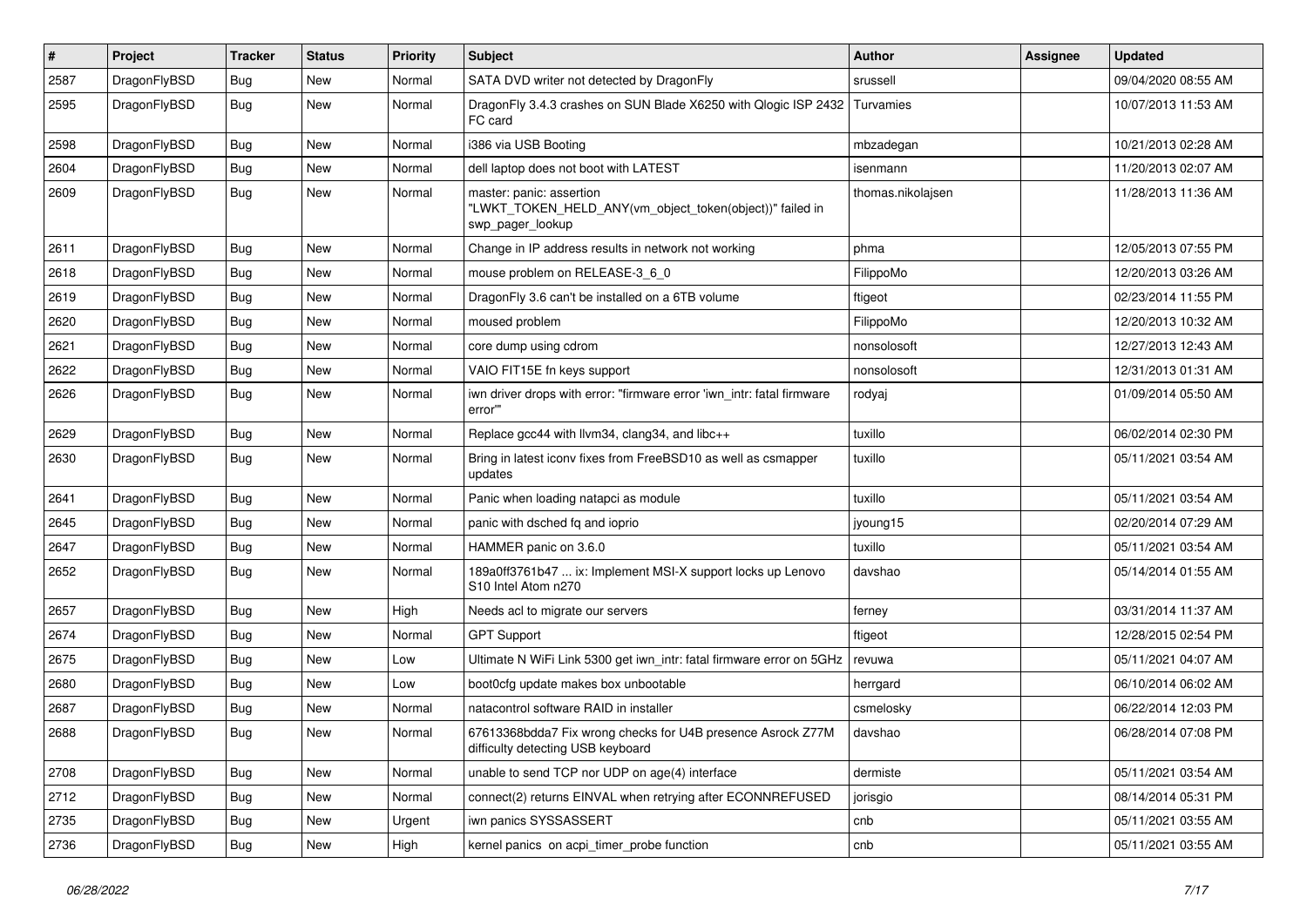| $\vert$ # | Project      | <b>Tracker</b> | <b>Status</b> | <b>Priority</b> | <b>Subject</b>                                                                                                                                           | <b>Author</b>    | Assignee  | <b>Updated</b>      |
|-----------|--------------|----------------|---------------|-----------------|----------------------------------------------------------------------------------------------------------------------------------------------------------|------------------|-----------|---------------------|
| 2738      | DragonFlyBSD | Bug            | <b>New</b>    | Normal          | Hammer: Strange behavior when trying to recover old version of<br>moved file                                                                             | roland           |           | 11/20/2014 08:02 AM |
| 2746      | DragonFlyBSD | Bug            | New           | Normal          | some fraction of xterms started from the xmonad window manager<br>get killed with SIGALRM                                                                | isenmann         | profmakx  | 12/28/2014 02:51 AM |
| 2788      | DragonFlyBSD | Bug            | <b>New</b>    | Normal          | ioctl GSLICEINFO: Not working for vnode slice                                                                                                            | mneumann         |           | 02/12/2015 07:49 AM |
| 2790      | DragonFlyBSD | Submit         | New           | Low             | filedesc softrefs increment code factoring                                                                                                               | dclink           |           | 02/21/2015 04:00 AM |
| 2799      | DragonFlyBSD | Bug            | <b>New</b>    | Normal          | Fatal trap 12 caused by moused(8) -p/dev/cual0                                                                                                           | opvalues         |           | 03/04/2015 11:01 PM |
| 2802      | DragonFlyBSD | <b>Bug</b>     | <b>New</b>    | Normal          | USB Wifi urtwn0 crash from cd boot                                                                                                                       | opvalues         |           | 03/10/2015 01:07 AM |
| 2803      | DragonFlyBSD | Bug            | <b>New</b>    | Normal          | HAMMER: Warning: UNDO area too small!                                                                                                                    | ftigeot          |           | 03/11/2015 03:42 PM |
| 2806      | DragonFlyBSD | <b>Bug</b>     | <b>New</b>    | Normal          | failed to configure a link-local address on ath $0$ (errno = 22)                                                                                         | Chingyuan        |           | 05/25/2021 01:00 AM |
| 2808      | DragonFlyBSD | <b>Bug</b>     | <b>New</b>    | Normal          | X freeze by switching between X and VT - results in black screen                                                                                         | lukesky333       |           | 05/11/2021 03:55 AM |
| 2809      | DragonFlyBSD | Bug            | <b>New</b>    | Normal          | hammer mirror-stream                                                                                                                                     | masu             |           | 04/10/2015 12:33 AM |
| 2812      | DragonFlyBSD | Bug            | <b>New</b>    | Normal          | Panic on Intel DE3815TYKHE                                                                                                                               | tmorp            |           | 05/14/2015 03:14 PM |
| 2816      | DragonFlyBSD | Bug            | New           | Normal          | A multitasking process being debugged can get stuck                                                                                                      | phma             |           | 05/19/2015 03:57 AM |
| 2820      | DragonFlyBSD | Bug            | New           | Normal          | TP-Link USB Wi-Fi adapter cannot be reattached to the system                                                                                             | shamaz           |           | 05/22/2015 09:45 PM |
| 2822      | DragonFlyBSD | <b>Bug</b>     | <b>New</b>    | Normal          | USB 3.0 stick throws "reading primary partition table: error<br>accessing offset 000[] for 152" error, while the stick works on any<br>other OS I tested | revuwa           | profmakx  | 06/29/2015 05:56 AM |
| 2825      | DragonFlyBSD | <b>Bug</b>     | <b>New</b>    | High            | 3x dhclient = hanging system (objcache exhausted)                                                                                                        | jaccovonb        | sepherosa | 05/11/2021 03:55 AM |
| 2828      | DragonFlyBSD | Bug            | New           | High            | On AMD APUs and Bulldozer CPUs, the machdep.cpu idle hit<br>sysctl should be 3 by default                                                                | vadaszi          | vadaszi   | 05/11/2021 04:07 AM |
| 2835      | DragonFlyBSD | Bug            | <b>New</b>    | Normal          | /usr/include/c++/5.0/bits/c++locale.h likes<br>POSIX C SOURCE>=200809                                                                                    | davshao          |           | 11/18/2015 03:40 AM |
| 2840      | DragonFlyBSD | <b>Bug</b>     | <b>New</b>    | Normal          | wrong voltage is reported                                                                                                                                | yellowrabbit2010 |           | 09/11/2015 06:09 PM |
| 2852      | DragonFlyBSD | Bug            | New           | Normal          | Hammer File System - hangs on undo during system boot / mount -<br>will not recover on DragonFlyBSD newer than 3.6.0                                     | abale            |           | 05/11/2021 04:07 AM |
| 2857      | DragonFlyBSD | <b>Bug</b>     | <b>New</b>    | Normal          | hammer stalls via bitcoin-qt                                                                                                                             | tkusumi          |           | 11/30/2015 06:52 AM |
| 2858      | DragonFlyBSD | Bug            | New           | Low             | Installer "Local or UTC" question should have "No" selected by<br>default.                                                                               | cgag             |           | 12/02/2015 01:18 PM |
| 2859      | DragonFlyBSD | <b>Bug</b>     | <b>New</b>    | Low             | Installer configuration menu always highlights "Select timezone", no<br>matter which step was last completed.                                            | cgag             |           | 12/02/2015 01:54 PM |
| 2863      | DragonFlyBSD | <b>Bug</b>     | <b>New</b>    | Normal          | HAMMER synch tid is zero                                                                                                                                 | shamaz           |           | 12/12/2015 11:24 PM |
| 2870      | DragonFlyBSD | Bug            | New           | High            | Broken text and icons when glamor acceleration is used                                                                                                   | 375gnu           | ftigeot   | 01/31/2016 12:13 AM |
| 2874      | DragonFlyBSD | Bug            | New           | Normal          | make world DESTDIR=/emptydir fails                                                                                                                       | pascii           |           | 12/25/2015 07:04 AM |
| 2877      | DragonFlyBSD | Bug            | <b>New</b>    | Low             | sed fails when working with UTF-8 locale and non-UTF symbols                                                                                             | arcade@b1t.name  |           | 12/30/2015 11:20 AM |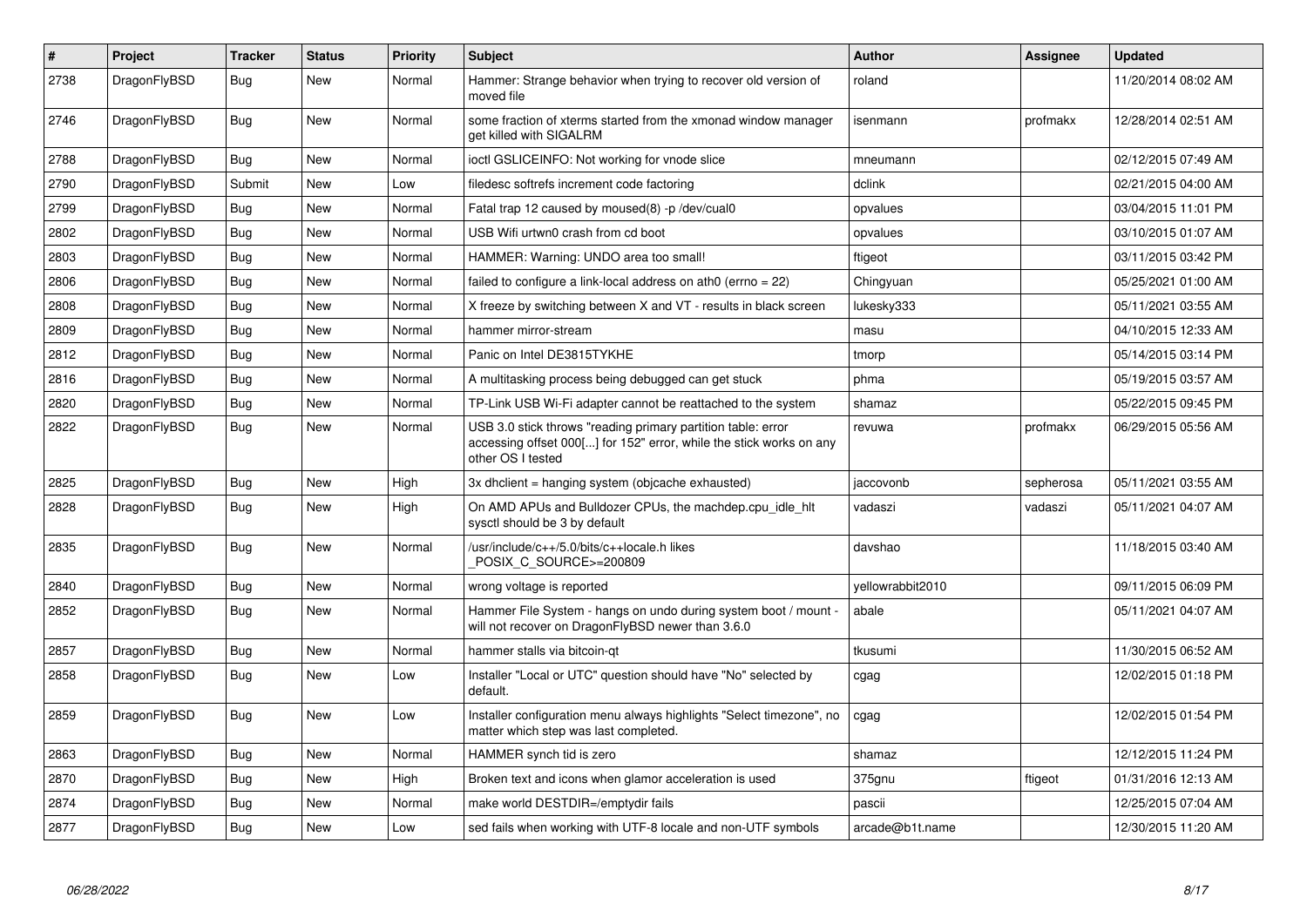| $\#$ | Project      | <b>Tracker</b> | <b>Status</b> | <b>Priority</b> | <b>Subject</b>                                                                                          | <b>Author</b>   | Assignee | <b>Updated</b>      |
|------|--------------|----------------|---------------|-----------------|---------------------------------------------------------------------------------------------------------|-----------------|----------|---------------------|
| 2878 | DragonFlyBSD | <b>Bug</b>     | New           | Low             | [fix] CCVER problem when using clang and cpu extensions<br>(intrinsics)                                 | arcade@b1t.name |          | 06/24/2016 04:25 AM |
| 2881 | DragonFlyBSD | <b>Bug</b>     | New           | Normal          | Pulseaudio hangs/resets system when starting X11                                                        | mneumann        |          | 01/09/2016 03:08 AM |
| 2882 | DragonFlyBSD | <b>Bug</b>     | New           | Low             | bridge sends packets from individual interfaces                                                         | arcade@b1t.name |          | 01/09/2016 12:43 PM |
| 2886 | DragonFlyBSD | <b>Bug</b>     | New           | Normal          | dragonfly mail agent: sending a testmail causes high system load                                        | worf            |          | 02/05/2016 05:53 AM |
| 2887 | DragonFlyBSD | <b>Bug</b>     | <b>New</b>    | Low             | Missing extattr_namespace_to_string and<br>extattr_string_to_namespace functions                        | rubenk          |          | 02/06/2016 05:09 AM |
| 2890 | DragonFlyBSD | <b>Bug</b>     | New           | Normal          | not able to boot usb installer on Toshiba Chromebook 2                                                  | johnnywhishbone |          | 02/22/2016 03:42 AM |
| 2891 | DragonFlyBSD | <b>Bug</b>     | New           | Normal          | Kernel panic in IEEE802.11 related code                                                                 | shamaz          |          | 05/29/2016 05:49 PM |
| 2892 | DragonFlyBSD | Bug            | <b>New</b>    | Normal          | swap_pager:indefinite wait bufferf error                                                                | <b>Ihmwzy</b>   |          | 02/21/2016 10:32 PM |
| 2898 | DragonFlyBSD | <b>Bug</b>     | New           | Normal          | <b>HAMMER</b> panic                                                                                     | pavalos         |          | 11/03/2018 07:05 AM |
| 2915 | DragonFlyBSD | <b>Bug</b>     | New           | High            | Hammer mirror-copy problem                                                                              | t dfbsd         |          | 08/25/2016 05:28 AM |
| 2917 | DragonFlyBSD | Bug            | New           | Normal          | da8: reading primary partition table: error accessing offset<br>000000000000 for 512                    | liweitianux     |          | 05/11/2021 08:43 PM |
| 2921 | DragonFlyBSD | Submit         | New           | Normal          | Allow moused to accept userland mouse events                                                            | tautolog        |          | 05/11/2021 04:08 AM |
| 2924 | DragonFlyBSD | Bug            | <b>New</b>    | Normal          | cat -v fails to tag characters in extended table with M- prefix with<br>some locales                    | sevan           |          | 07/11/2016 07:18 AM |
| 2930 | DragonFlyBSD | Bug            | <b>New</b>    | High            | 'objcache' causes panic during 'nfs_readdir'                                                            | tofergus        |          | 07/26/2016 01:09 PM |
| 2931 | DragonFlyBSD | <b>Bug</b>     | New           | Low             | 'gdb' of 'vkernel' unable to print backtrace                                                            | tofergus        |          | 07/26/2016 01:51 PM |
| 2933 | DragonFlyBSD | Submit         | New           | Normal          | Remove unix domain socket support from cat(1)                                                           | sevan           |          | 08/01/2016 08:10 PM |
| 2936 | DragonFlyBSD | Bug            | New           | Normal          | loader.efi crashes while loading kernel                                                                 | spaceille       |          | 08/20/2016 06:17 AM |
| 2970 | DragonFlyBSD | <b>Bug</b>     | <b>New</b>    | Normal          | kernel 4.7: "Is -l" causes panic on UDF filesystem: "bgetvp -<br>overlapping buffer"                    | peeter          |          | 12/21/2016 02:46 AM |
| 2972 | DragonFlyBSD | <b>Bug</b>     | New           | Normal          | ipfw3 "deny to me" does not work correctly                                                              | mneumann        |          | 12/27/2016 12:11 PM |
| 2994 | DragonFlyBSD | <b>Bug</b>     | New           | Normal          | Intermittent boot hangs after git: hammer - HAMMER Version 7                                            | davshao         |          | 03/30/2017 02:06 PM |
| 3006 | DragonFlyBSD | Bug            | New           | Normal          | boot0cfg: panic in kern_udev.c in function _udev_dict_set_cstr when<br>installing in VirtualBox         | MichiGreat      |          | 04/01/2017 02:22 PM |
| 3018 | DragonFlyBSD | <b>Bug</b>     | New           | Normal          | sys/bus/u4b/wlan/if_run.c:5464]: (style) Redundant condition                                            | dcb             |          | 04/11/2017 11:26 AM |
| 3022 | DragonFlyBSD | <b>Bug</b>     | New           | Normal          | sys/dev/netif/ath/ath/if_ath.c:2142: strange bitmask?                                                   | dcb             |          | 04/11/2017 11:49 AM |
| 3024 | DragonFlyBSD | Bug            | <b>New</b>    | Low             | sys/dev/netif/wi/if_wi.c:1090]: (style) Redundant condition                                             | dcb             |          | 04/11/2017 11:56 AM |
| 3025 | DragonFlyBSD | <b>Bug</b>     | New           | Normal          | sys/dev/powermng/powernow/powernow.c:284: bad comparison?                                               | dcb             |          | 09/23/2017 07:45 AM |
| 3029 | DragonFlyBSD | <b>Bug</b>     | New           | Normal          | Running DflyBSD 4.8 on FreeBSD bhyve as a guest                                                         | iron            |          | 05/13/2022 04:33 AM |
| 3035 | DragonFlyBSD | <b>Bug</b>     | New           | Normal          | panic: assertion "cpu >= 0 && cpu < ncpus" failed in netisr_cpuport<br>at /usr/src/sys/net/netisr2.h:87 | masu            |          | 05/11/2017 01:24 AM |
| 3036 | DragonFlyBSD | <b>Bug</b>     | New           | Normal          | panic in icmp_redirect_start() ASSERT_IN_NETISR(0)                                                      | tautolog        |          | 05/11/2017 07:27 PM |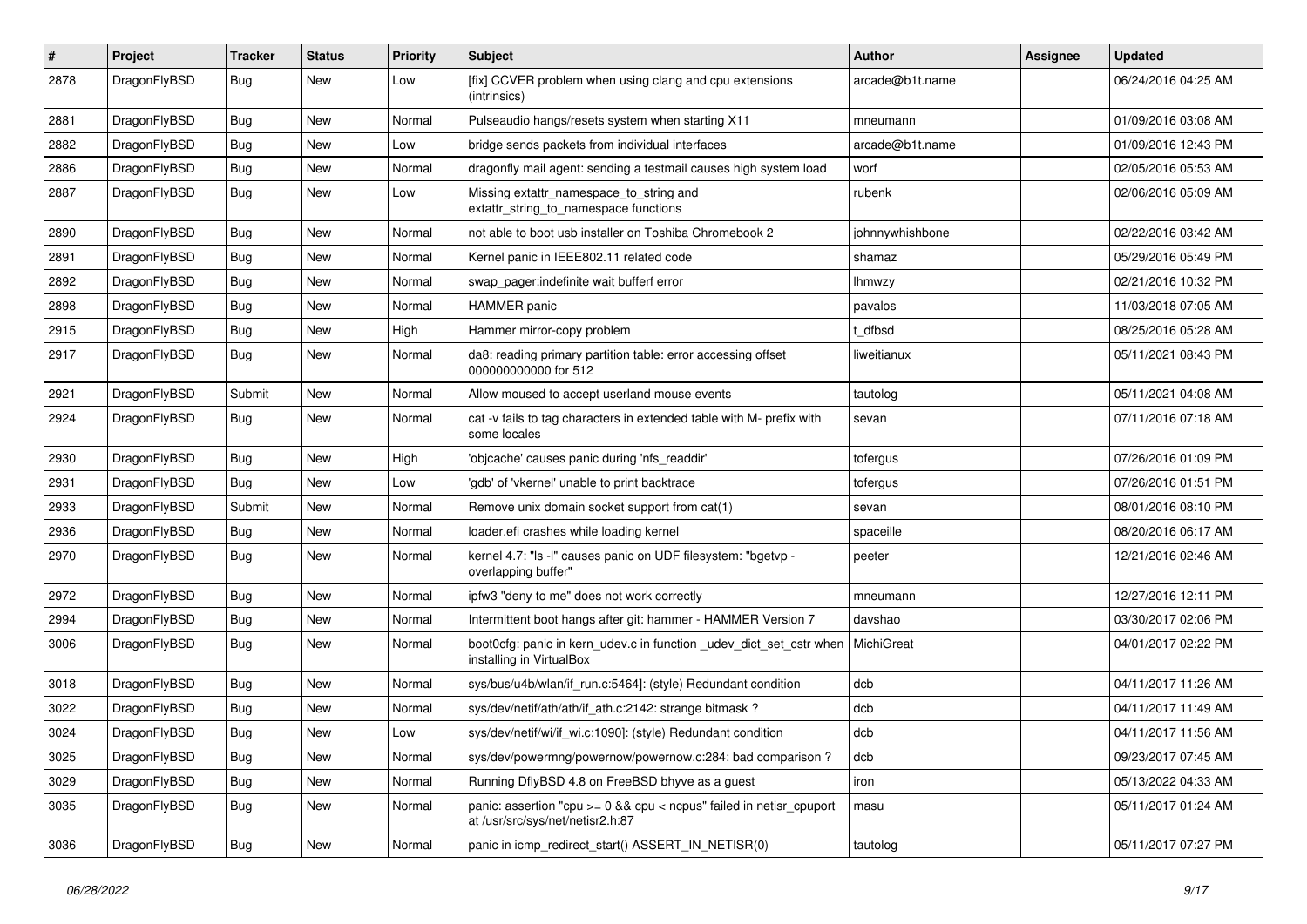| $\pmb{\#}$ | <b>Project</b> | <b>Tracker</b> | <b>Status</b> | Priority | <b>Subject</b>                                                                                  | <b>Author</b>          | Assignee | <b>Updated</b>      |
|------------|----------------|----------------|---------------|----------|-------------------------------------------------------------------------------------------------|------------------------|----------|---------------------|
| 3041       | DragonFlyBSD   | Submit         | <b>New</b>    | Normal   | firmware: Remove embedding of multiple images in one module.                                    | Anonymous              |          | 12/25/2020 02:15 AM |
| 3047       | DragonFlyBSD   | Bug            | <b>New</b>    | Normal   | <b>HAMMER</b> critical write error                                                              | samuel                 |          | 06/19/2019 09:50 AM |
| 3049       | DragonFlyBSD   | <b>Bug</b>     | <b>New</b>    | Normal   | panic DragonFly v4.8.1-RELEASE by mounting a malformed<br>msdosfs image [12.128]                | open.source@ribose.com |          | 08/14/2017 02:53 AM |
| 3051       | DragonFlyBSD   | Bug            | <b>New</b>    | Normal   | panic DragonFly v4.8.1-RELEASE by mounting a malformed NTFS<br>image [12.000]                   | open.source@ribose.com |          | 08/14/2017 03:20 AM |
| 3052       | DragonFlyBSD   | Bug            | New           | Normal   | panic DragonFly v4.8.1-RELEASE by mounting a malformed NTFS<br>image [64.000]                   | open.source@ribose.com |          | 08/14/2017 03:22 AM |
| 3076       | DragonFlyBSD   | <b>Bug</b>     | <b>New</b>    | Normal   | sys/dev/netif/ig hal/e1000 ich8lan.c:1594: sanity checking mixup?                               | dcb                    |          | 10/11/2017 01:58 AM |
| 3101       | DragonFlyBSD   | <b>Bug</b>     | <b>New</b>    | Low      | PFI CGI install not working in dragonflybsd 5.0.1 USB install                                   | bnegre82               |          | 05/11/2021 04:14 AM |
| 3107       | DragonFlyBSD   | Bug            | <b>New</b>    | Low      | ACPI interrupt storm when loading i915 on Lenovo T460                                           | oyvinht                |          | 07/15/2020 07:01 AM |
| 3110       | DragonFlyBSD   | Bug            | <b>New</b>    | Normal   | crash with ipfw3 under load                                                                     | bnegre82               |          | 12/09/2017 06:22 AM |
| 3116       | DragonFlyBSD   | Bug            | <b>New</b>    | Normal   | da0 detects on very big volume if to _remove_ usb install stick and<br>reboot on Intel NUC5PPYH | dpostolov              |          | 01/07/2018 09:40 PM |
| 3117       | DragonFlyBSD   | <b>Bug</b>     | <b>New</b>    | Normal   | Problem with colours if "intel" video-driver used                                               | dpostolov              |          | 01/07/2018 11:35 PM |
| 3120       | DragonFlyBSD   | Bug            | <b>New</b>    | Normal   | Intel AC 8260 firmware does not load                                                            | Vintodrimmer           |          | 08/28/2018 03:30 AM |
| 3124       | DragonFlyBSD   | Bug            | New           | High     | DragonFlyBSD 5.0.2 with Hammer2 with UEFI install doesn't boot                                  | wiesl                  |          | 06/18/2019 05:07 AM |
| 3129       | DragonFlyBSD   | <b>Bug</b>     | <b>New</b>    | High     | Kernel panic with 5.2.0 on A2SDi-4C-HLN4F                                                       | stateless              |          | 04/24/2018 12:50 AM |
| 3132       | DragonFlyBSD   | Bug            | <b>New</b>    | Low      | unifdef mined                                                                                   | bcallah                |          | 04/26/2018 08:34 PM |
| 3134       | DragonFlyBSD   | Bug            | <b>New</b>    | Normal   | RFC 3021 (/31 networks) appear to be unsupported                                                | jailbird               |          | 05/16/2018 11:03 PM |
| 3135       | DragonFlyBSD   | Submit         | <b>New</b>    | Normal   | Add EVFILT RECV and EVFILT SEND                                                                 | tautolog               |          | 05/25/2018 09:59 PM |
| 3139       | DragonFlyBSD   | <b>Bug</b>     | <b>New</b>    | Normal   | USB Mouse Does Not Work in DragonflyBSD guest on VirtualBox                                     | chiguy1256             |          | 06/24/2018 10:14 PM |
| 3141       | DragonFlyBSD   | Bug            | <b>New</b>    | Normal   | dhclient blocks boot process                                                                    | rowo                   |          | 12/16/2018 11:01 AM |
| 3142       | DragonFlyBSD   | Submit         | <b>New</b>    | Normal   | lib/libdmsg: Unbreak using new API EVP CIPHER CTX new()                                         | tkusumi                |          | 07/08/2018 04:18 AM |
| 3143       | DragonFlyBSD   | Bug            | <b>New</b>    | Normal   | assertion "0" failed in hammer2_inode_xop_chain_sync                                            | cbin                   |          | 07/18/2018 12:50 PM |
| 3147       | DragonFlyBSD   | Submit         | <b>New</b>    | Normal   | Enable headless installation                                                                    | ddegroot               |          | 10/09/2018 01:25 PM |
| 3154       | DragonFlyBSD   | Submit         | <b>New</b>    | Normal   | Update serial handling in bootloader                                                            | ddegroot               | dillon   | 11/06/2018 11:21 PM |
| 3157       | DragonFlyBSD   | Bug            | <b>New</b>    | Normal   | TP-Link UE300 not working in 5.2-RELEASE                                                        | tuxillo                |          | 11/15/2018 02:08 PM |
| 3165       | DragonFlyBSD   | <b>Bug</b>     | New           | Normal   | Looping at boot time                                                                            | gop                    |          | 12/28/2018 01:04 PM |
| 3170       | DragonFlyBSD   | Bug            | <b>New</b>    | Normal   | repeatable nfsd crash                                                                           | tse                    |          | 06/11/2020 05:52 AM |
| 3184       | DragonFlyBSD   | Bug            | New           | Normal   | tsleep(9) return value when PCATCH specified                                                    | tkusumi                |          | 04/03/2019 06:49 AM |
| 3189       | DragonFlyBSD   | Bug            | New           | Normal   | Allow DragonFly Mail Agent to accept an alternate config via<br>command line switch             | iang                   |          | 08/16/2021 12:42 AM |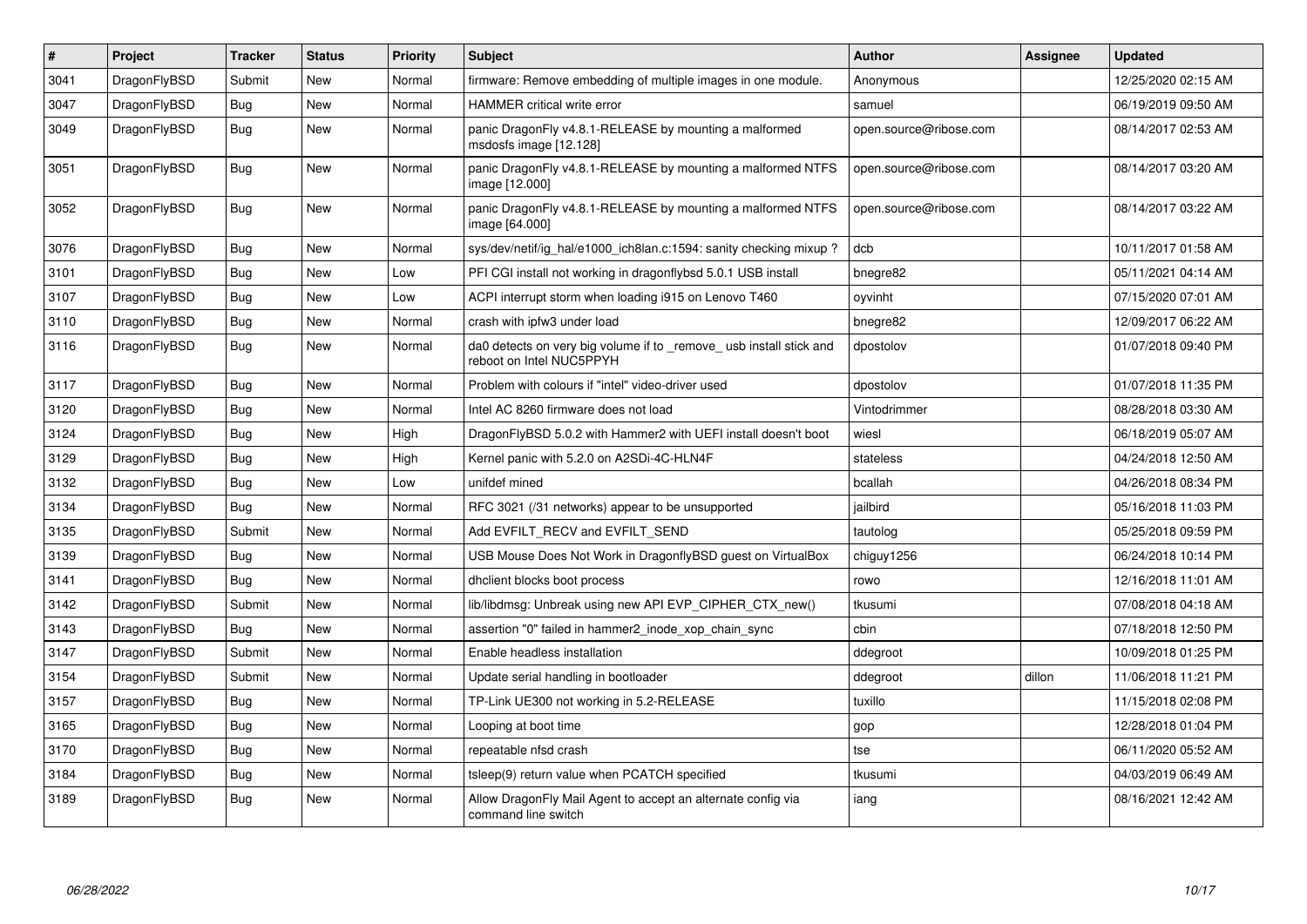| $\sharp$ | Project      | <b>Tracker</b> | <b>Status</b> | <b>Priority</b> | Subject                                                                                                                                                     | <b>Author</b>     | Assignee | <b>Updated</b>      |
|----------|--------------|----------------|---------------|-----------------|-------------------------------------------------------------------------------------------------------------------------------------------------------------|-------------------|----------|---------------------|
| 3194     | DragonFlyBSD | Bug            | <b>New</b>    | High            | Hammer kernel crash on mirror-stream of PFS after upgrade<br>(assertion "cursor->flags &<br>HAMMER_CURSOR_ITERATE_CHECK" failed in<br>hammer_btree_iterate) | Anonymous         |          | 06/29/2019 01:32 PM |
| 3196     | DragonFlyBSD | Bug            | <b>New</b>    | Normal          | test issue after redmine upgrade (2)                                                                                                                        | tuxillo           |          | 07/05/2019 04:33 AM |
| 3197     | DragonFlyBSD | <b>Bug</b>     | <b>New</b>    | Normal          | DragonFly upgrades                                                                                                                                          | tse               |          | 04/18/2020 04:18 PM |
| 3199     | DragonFlyBSD | Bug            | New           | Normal          | PFS label not found panic                                                                                                                                   | tse               |          | 08/21/2019 03:51 AM |
| 3201     | DragonFlyBSD | Submit         | <b>New</b>    | Normal          | Fixes make search display                                                                                                                                   | htse              |          | 08/20/2021 04:02 PM |
| 3206     | DragonFlyBSD | Submit         | New           | Normal          | update psm/kbd to FreeBSD 12.0 code                                                                                                                         | htse              |          | 10/05/2019 03:49 PM |
| 3208     | DragonFlyBSD | Bug            | <b>New</b>    | Normal          | Crash related to nfsd                                                                                                                                       | tse               |          | 06/11/2020 05:52 AM |
| 3209     | DragonFlyBSD | Bug            | <b>New</b>    | Normal          | svc has some minor bugs                                                                                                                                     | arcade@b1t.name   |          | 10/24/2019 09:08 AM |
| 3215     | DragonFlyBSD | <b>Bug</b>     | <b>New</b>    | Normal          | Hang in tcdrain(3) after write(3)                                                                                                                           | noloader          |          | 11/25/2019 03:08 PM |
| 3217     | DragonFlyBSD | Bug            | <b>New</b>    | Normal          | rescue tools: make install fails if rescue folder doesn't exist                                                                                             | t_dfbsd           |          | 11/27/2019 08:16 PM |
| 3218     | DragonFlyBSD | <b>Bug</b>     | New           | Normal          | Kernel panics are not sent to comconsole when booted over EFI                                                                                               | mqudsi            |          | 12/02/2019 08:52 PM |
| 3219     | DragonFlyBSD | Bug            | <b>New</b>    | Normal          | x11/xorg port can not be build                                                                                                                              | <b>UlasSAYGIN</b> |          | 03/31/2020 08:57 AM |
| 3222     | DragonFlyBSD | <b>Bug</b>     | New           | Normal          | gcc - undefined reference to '_atomic_load' (missing libatomic?)                                                                                            | mneumann          |          | 02/08/2020 02:45 AM |
| 3224     | DragonFlyBSD | <b>Bug</b>     | <b>New</b>    | Normal          | Kernel panic when trying to ping6                                                                                                                           | zhtw              |          | 03/08/2020 08:55 AM |
| 3225     | DragonFlyBSD | Bug            | <b>New</b>    | Normal          | nfsd freeze when using qemu                                                                                                                                 | tse               |          | 03/17/2020 11:52 AM |
| 3226     | DragonFlyBSD | <b>Bug</b>     | <b>New</b>    | Normal          | Xorg freezes in vm: thread stuck in "objtrm1"                                                                                                               | peeter            |          | 04/08/2020 02:10 AM |
| 3227     | DragonFlyBSD | Submit         | New           | Normal          | Add HAMMER2 instructions in the installation medium README                                                                                                  | daftaupe          |          | 03/26/2020 03:34 PM |
| 3228     | DragonFlyBSD | Bug            | <b>New</b>    | Low             | pfi_kif_unref: state refcount <= 0 in dmesg                                                                                                                 | justin            |          | 03/05/2021 06:39 AM |
| 3231     | DragonFlyBSD | Bug            | New           | Normal          | wifi drops on 5.8                                                                                                                                           | tse               |          | 04/06/2020 05:08 AM |
| 3235     | DragonFlyBSD | Bug            | <b>New</b>    | Normal          | Kernel panic in devfs_vnops.c                                                                                                                               | mneumann          |          | 04/28/2020 07:00 AM |
| 3238     | DragonFlyBSD | <b>Bug</b>     | <b>New</b>    | Normal          | race conditions when printing from vkernel console                                                                                                          | piecuch           |          | 05/19/2020 02:50 PM |
| 3239     | DragonFlyBSD | <b>Bug</b>     | New           | Normal          | unable to SIGKILL glitched emacs                                                                                                                            | piecuch           |          | 05/26/2020 03:30 AM |
| 3240     | DragonFlyBSD | Bug            | <b>New</b>    | High            | compile error because of openssl with /usr/dports/security/rhash for<br>mysql 8 install                                                                     | <b>UlasSAYGIN</b> |          | 06/04/2020 08:05 AM |
| 3243     | DragonFlyBSD | Bug            | <b>New</b>    | Normal          | SMART status not reported properly for SSD disks                                                                                                            | daftaupe          |          | 09/09/2020 11:03 PM |
| 3245     | DragonFlyBSD | <b>Bug</b>     | New           | Normal          | panic: free: guard1x fail, i915 load from loader.conf                                                                                                       | polachok          |          | 08/21/2020 10:36 AM |
| 3246     | DragonFlyBSD | <b>Bug</b>     | New           | Normal          | HAMMER2 unable to handle ENOSPC properly                                                                                                                    | tkusumi           |          | 09/04/2020 11:11 AM |
| 3247     | DragonFlyBSD | <b>Bug</b>     | New           | Normal          | Kernel panic doing nothing much                                                                                                                             | phma              |          | 09/12/2020 11:40 PM |
| 3249     | DragonFlyBSD | <b>Bug</b>     | New           | Normal          | HAMMER2 fsync(2) not working properly                                                                                                                       | tkusumi           |          | 09/21/2020 07:07 AM |
| 3252     | DragonFlyBSD | <b>Bug</b>     | New           | Normal          | tcsetattr/tcgetattr set errno incorrectly on non-TTY                                                                                                        | tonyc             |          | 10/26/2020 09:34 PM |
| 3266     | DragonFlyBSD | <b>Bug</b>     | New           | High            | Filesystems broken due to "KKASSERT(count &<br>TOK_COUNTMASK);"                                                                                             | tkusumi           |          | 03/15/2021 01:21 PM |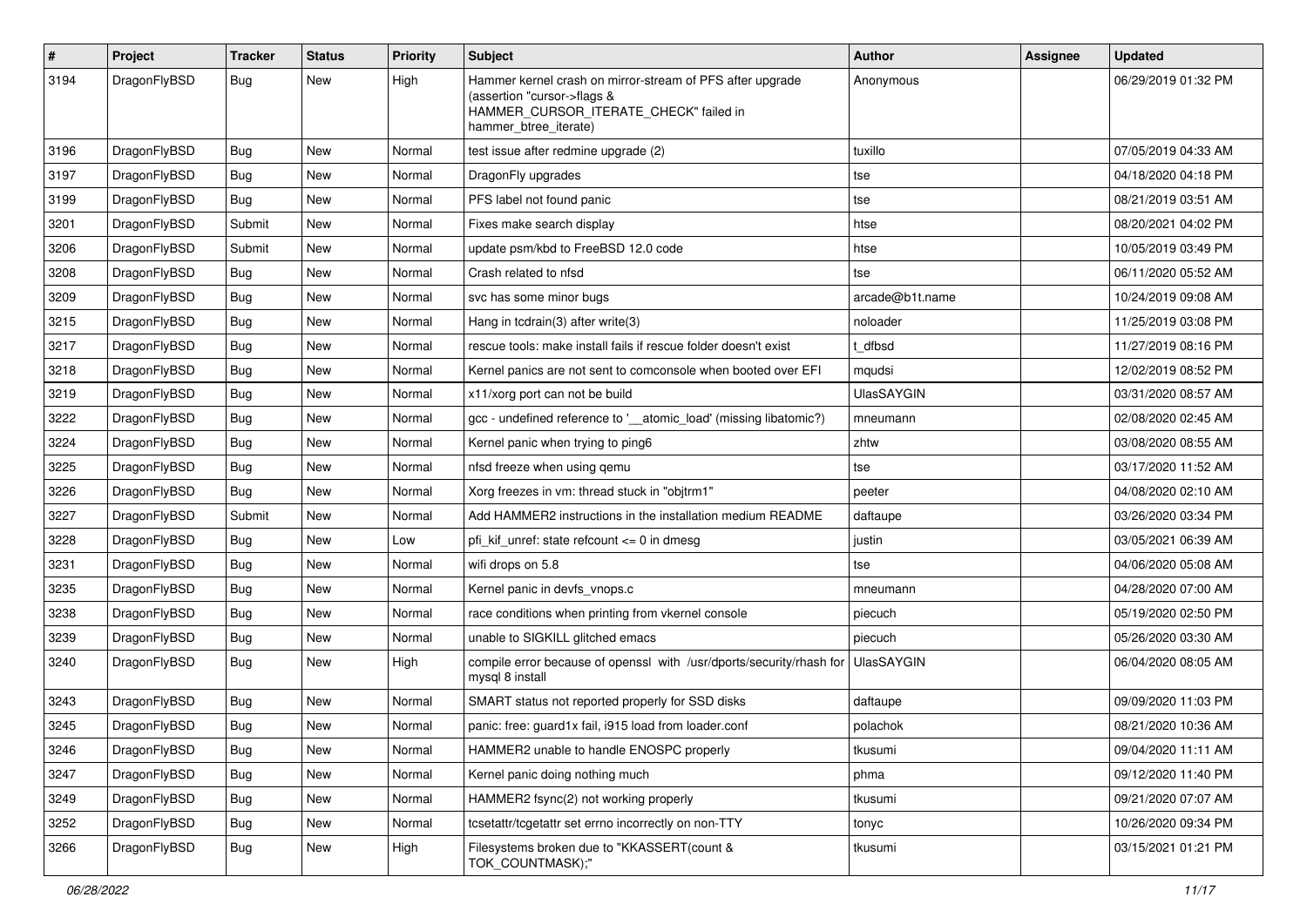| $\sharp$ | Project      | <b>Tracker</b> | <b>Status</b> | <b>Priority</b> | Subject                                                                                                   | <b>Author</b>      | Assignee  | <b>Updated</b>      |
|----------|--------------|----------------|---------------|-----------------|-----------------------------------------------------------------------------------------------------------|--------------------|-----------|---------------------|
| 3276     | DragonFlyBSD | Submit         | <b>New</b>    | Normal          | Add option controlling whether gpt expand expands the last partition<br>(needs testing)                   | falsifian          |           | 07/10/2021 03:35 AM |
| 3278     | DragonFlyBSD | Bug            | <b>New</b>    | Normal          | Second screen image is distorted                                                                          | arcade@b1t.name    |           | 07/10/2021 03:36 AM |
| 3280     | DragonFlyBSD | <b>Bug</b>     | New           | Normal          | KMS console and i915(4) not working in 6.0                                                                | cmusser            |           | 07/10/2021 03:35 AM |
| 3281     | DragonFlyBSD | Bug            | <b>New</b>    | Normal          | Crash after leaving unattended for a while                                                                | bhaible            |           | 07/10/2021 03:32 AM |
| 3282     | DragonFlyBSD | <b>Bug</b>     | <b>New</b>    | Normal          | unexpected errno value from fopen()                                                                       | bhaible            |           | 07/10/2021 03:34 AM |
| 3283     | DragonFlyBSD | <b>Bug</b>     | <b>New</b>    | Normal          | mknodat() cannot create FIFOs                                                                             | bhaible            |           | 07/10/2021 03:34 AM |
| 3284     | DragonFlyBSD | <b>Bug</b>     | New           | Normal          | Wrong towlower() result for U+038A                                                                        | bhaible            |           | 07/10/2021 03:34 AM |
| 3298     | DragonFlyBSD | Bug            | New           | Normal          | Running "w" and having logged in via XDM through VNC, "w" prints<br>an extra error message                | piecuch            |           | 10/25/2021 09:16 AM |
| 3300     | DragonFlyBSD | Bug            | <b>New</b>    | Normal          | Running Xvnc from TigerVNC package through the INETD daemon<br>in TCP WAIT mode fails hard                | adrian             |           | 01/08/2022 04:25 AM |
| 3301     | DragonFlyBSD | <b>Bug</b>     | <b>New</b>    | Normal          | Gkrellm from the packages is not showing logged in users in main<br>window, logged in users always $== 0$ | adrian             |           | 01/08/2022 04:24 AM |
| 3302     | DragonFlyBSD | Bug            | <b>New</b>    | Normal          | Will not boot on System76 Lemur Pro (lemp10)                                                              | piecuch            |           | 11/03/2021 10:21 AM |
| 3311     | DragonFlyBSD | <b>Bug</b>     | New           | Low             | TrueCrypt support may cause kernel crash                                                                  | arcade@b1t.name    |           | 04/29/2022 06:19 AM |
| 3312     | DragonFlyBSD | Submit         | New           | Normal          | hammer2: redundant chain modify after chain creation                                                      | tkusumi            |           | 05/15/2022 01:35 PM |
| 3313     | DragonFlyBSD | <b>Bug</b>     | New           | Normal          | Can't boot from my live USB at all. The kernel loading process<br>hangs.                                  | rempas             |           | 06/03/2022 12:16 AM |
| 3314     | DragonFlyBSD | <b>Bug</b>     | <b>New</b>    | Normal          | Bring virtio_console(4) from FreeBSD                                                                      | tuxillo            | tuxillo   | 05/29/2022 08:24 AM |
| 3316     | DragonFlyBSD | Bug            | <b>New</b>    | Normal          | hammer2_dirent_create() allows creating >1 dirents with the same<br>name                                  | tkusumi            |           | 06/05/2022 12:35 PM |
| 168      | DragonFlyBSD | Bug            | In Progress   | Normal          | Livelocked limit engaged while trying to setup IPW wireless                                               | mschacht           | sepherosa | 05/11/2021 04:05 AM |
| 331      | DragonFlyBSD | <b>Bug</b>     | In Progress   | Normal          | ftpsesame (aka Bridging S01E03)                                                                           | bastyaelvtars      |           | 03/09/2013 12:28 PM |
| 604      | DragonFlyBSD | <b>Bug</b>     | In Progress   | Normal          | 1.8.1-RELEASE - clock runs fast on mainboard ASUS P5A-B                                                   | yeti               |           | 05/11/2021 03:55 AM |
| 725      | DragonFlyBSD | Bug            | In Progress   | Low             | 'make distribution' fails w/'ro' /usr/obj                                                                 | c.turner           |           | 03/09/2013 01:01 PM |
| 742      | DragonFlyBSD | <b>Bug</b>     | In Progress   | Normal          | umount problems with multiple mounts                                                                      | corecode           | tuxillo   | 06/25/2022 04:02 AM |
| 781      | DragonFlyBSD | <b>Bug</b>     | In Progress   | Normal          | fdisk uses wrong geometry on usb flash drives                                                             | corecode           | tuxillo   | 05/11/2021 03:50 AM |
| 884      | DragonFlyBSD | Bug            | In Progress   | High            | Performance/memory problems under filesystem IO load                                                      | hasso              |           | 05/11/2021 03:50 AM |
| 998      | DragonFlyBSD | Bug            | In Progress   | Normal          | Unconfiguring a vn while it is mounted                                                                    | rumcic             | tuxillo   | 05/11/2021 04:00 AM |
| 1030     | DragonFlyBSD | Bug            | In Progress   | Normal          | msdosfs umount panic                                                                                      | corecode           | tuxillo   | 05/11/2021 03:51 AM |
| 1148     | DragonFlyBSD | Bug            | In Progress   | Low             | BCM4311 wireless network adapter detected but not functional                                              | archimedes.gaviola |           | 05/11/2021 04:00 AM |
| 1181     | DragonFlyBSD | <b>Bug</b>     | In Progress   | Normal          | ACX111 panic                                                                                              | elekktretterr      |           | 05/11/2021 04:00 AM |
| 1218     | DragonFlyBSD | Bug            | In Progress   | Normal          | panic: assertion: error == 0 in hammer_start_transaction                                                  | rumcic             |           | 05/11/2021 04:00 AM |
| 1302     | DragonFlyBSD | <b>Bug</b>     | In Progress   | Normal          | Checkpoint regression?                                                                                    | sjg                | sjg       | 07/10/2013 05:22 PM |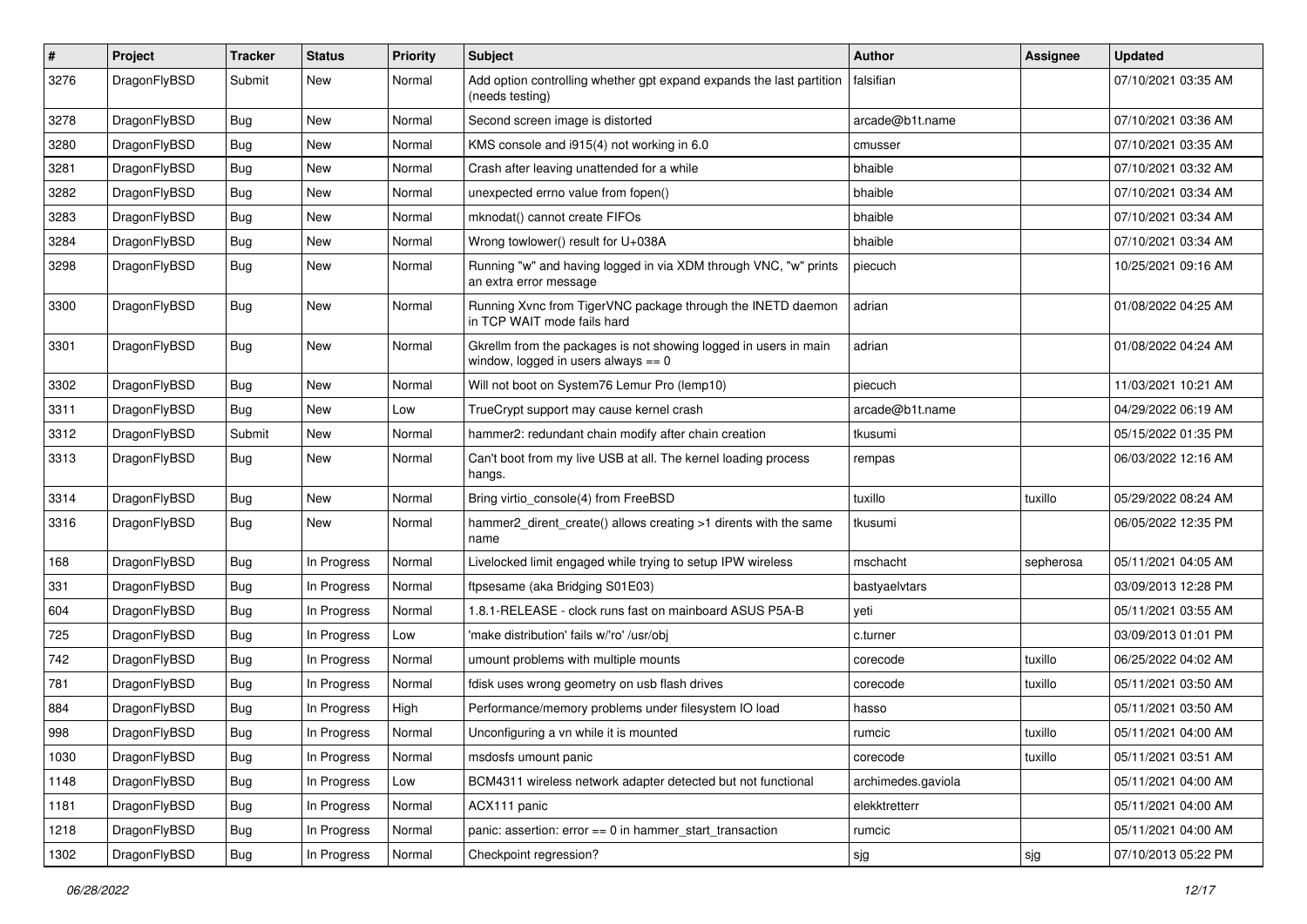| $\vert$ # | Project      | <b>Tracker</b> | <b>Status</b> | <b>Priority</b> | Subject                                                                                    | <b>Author</b>     | Assignee | <b>Updated</b>      |
|-----------|--------------|----------------|---------------|-----------------|--------------------------------------------------------------------------------------------|-------------------|----------|---------------------|
| 1307      | DragonFlyBSD | <b>Bug</b>     | In Progress   | Normal          | hammer tid -2 shows unexpected result                                                      | corecode          |          | 10/18/2016 05:29 PM |
| 1336      | DragonFlyBSD | Bug            | In Progress   | Normal          | Still looking for reports of missed directory entries w/ HAMMER                            | dillon            |          | 05/11/2021 04:00 AM |
| 1368      | DragonFlyBSD | Bug            | In Progress   | Normal          | suspend signal race?                                                                       | qhwt+dfly         |          | 05/11/2021 03:51 AM |
| 1390      | DragonFlyBSD | <b>Bug</b>     | In Progress   | Normal          | Use id_t type for {get,set}priority()                                                      | Anonymous         | tuxillo  | 07/05/2019 02:18 AM |
| 1398      | DragonFlyBSD | Submit         | In Progress   | Normal          | hdestroy(3) restricts hash key to point to malloc'ed space                                 | Anonymous         |          | 08/20/2021 04:06 PM |
| 1469      | DragonFlyBSD | <b>Bug</b>     | In Progress   | Normal          | Hammer history security concern                                                            | corecode          | tuxillo  | 05/11/2021 03:52 AM |
| 1475      | DragonFlyBSD | Bug            | In Progress   | Normal          | kernel blocks with low memory and syscons setting a high res mode<br>/ scrollback          | corecode          | tuxillo  | 05/11/2021 03:52 AM |
| 1502      | DragonFlyBSD | <b>Bug</b>     | In Progress   | Normal          | Lock while deleting files from nohistory HAMMER directories                                | hasso             |          | 03/10/2013 04:28 AM |
| 1528      | DragonFlyBSD | <b>Bug</b>     | In Progress   | Normal          | ktrace does not show proper return values for pipe(2)                                      | corecode          | tuxillo  | 05/11/2021 03:52 AM |
| 1547      | DragonFlyBSD | Bug            | In Progress   | Normal          | disklabel64 automatic sizing                                                               | corecode          | tuxillo  | 05/11/2021 03:52 AM |
| 1583      | DragonFlyBSD | Bug            | In Progress   | Normal          | panic: assertion: cursor->trans->sync_lock_refs > 0 in<br>hammer_recover_cursor            | corecode          | tuxillo  | 05/11/2021 03:53 AM |
| 1584      | DragonFlyBSD | <b>Bug</b>     | In Progress   | Normal          | can't use ssh from jail: debug1: read passphrase: can't open<br>/dev/tty: Device busy      | corecode          | tuxillo  | 05/11/2021 03:53 AM |
| 1661      | DragonFlyBSD | <b>Bug</b>     | In Progress   | Normal          | panic on password entry mount smb filesystem                                               | vsrinivas         |          | 11/27/2021 08:29 AM |
| 1669      | DragonFlyBSD | <b>Bug</b>     | In Progress   | Normal          | Drive wont open using button                                                               | elekktretterr     |          | 02/29/2012 12:05 PM |
| 1700      | DragonFlyBSD | Submit         | In Progress   | Normal          | skip boot2 menu on <enter></enter>                                                         | Johannes.Hofmann  | tuxillo  | 05/15/2022 08:35 AM |
| 1744      | DragonFlyBSD | <b>Bug</b>     | In Progress   | Normal          | HAMMER fsstress panic in hammer setup child callback                                       | vsrinivas         |          | 05/11/2021 04:05 AM |
| 1749      | DragonFlyBSD | Bug            | In Progress   | Normal          | HAMMER fsstress panic in hammer_flush_inode_core<br>'ip->flush_state != HAMMER_FST_FLUSH'  | vsrinivas         |          | 05/11/2021 04:06 AM |
| 1819      | DragonFlyBSD | <b>Bug</b>     | In Progress   | Low             | truss - Major revamping task list                                                          | tuxillo           | tuxillo  | 11/27/2021 08:45 AM |
| 1921      | DragonFlyBSD | <b>Bug</b>     | In Progress   | Normal          | we miss mlockall                                                                           | alexh             | tuxillo  | 06/18/2022 04:08 AM |
| 2013      | DragonFlyBSD | <b>Bug</b>     | In Progress   | Normal          | oversized DMA request loop                                                                 | josepht           |          | 05/11/2021 04:06 AM |
| 2282      | DragonFlyBSD | <b>Bug</b>     | In Progress   | Normal          | gdb segfaults with certain corefiles                                                       | tuxillo           |          | 01/18/2012 04:40 PM |
| 2296      | DragonFlyBSD | <b>Bug</b>     | In Progress   | High            | panic: assertion "m->wire count > 0" failed                                                | thomas.nikolajsen |          | 08/30/2012 06:09 AM |
| 2345      | DragonFlyBSD | Bug            | In Progress   | Normal          | DFBSD v3.1.0.457.gd679f - NFS panic on diskless station                                    | tuxillo           |          | 04/07/2012 05:22 PM |
| 2351      | DragonFlyBSD | <b>Bug</b>     | In Progress   | Normal          | DFBSD v3.1.0.579.g44ccf - Stuck during startup, random freezes                             | tuxillo           |          | 04/24/2012 08:21 AM |
| 2353      | DragonFlyBSD | <b>Bug</b>     | In Progress   | Normal          | panic: assertion "gd->gd_spinlocks_wr == 0" failed in<br>bsd4_schedulerclock               | jaydg             | alexh    | 11/28/2012 01:57 AM |
| 2358      | DragonFlyBSD | <b>Bug</b>     | In Progress   | Normal          | DFBSD v3.0.2.32.g928ca - panic: hammer: insufficient undo FIFO<br>space!                   | tuxillo           | tuxillo  | 05/10/2021 02:50 AM |
| 2360      | DragonFlyBSD | <b>Bug</b>     | In Progress   | Normal          | Wishlist: virtio driver import                                                             | vsrinivas         |          | 06/04/2022 04:16 AM |
| 2391      | DragonFlyBSD | Bug            | In Progress   | Normal          | System lock with ahci and acpi enabled on ATI RS690 chipset with<br>SMB600 sata controller | jorisgio          | vadaszi  | 06/03/2015 03:51 PM |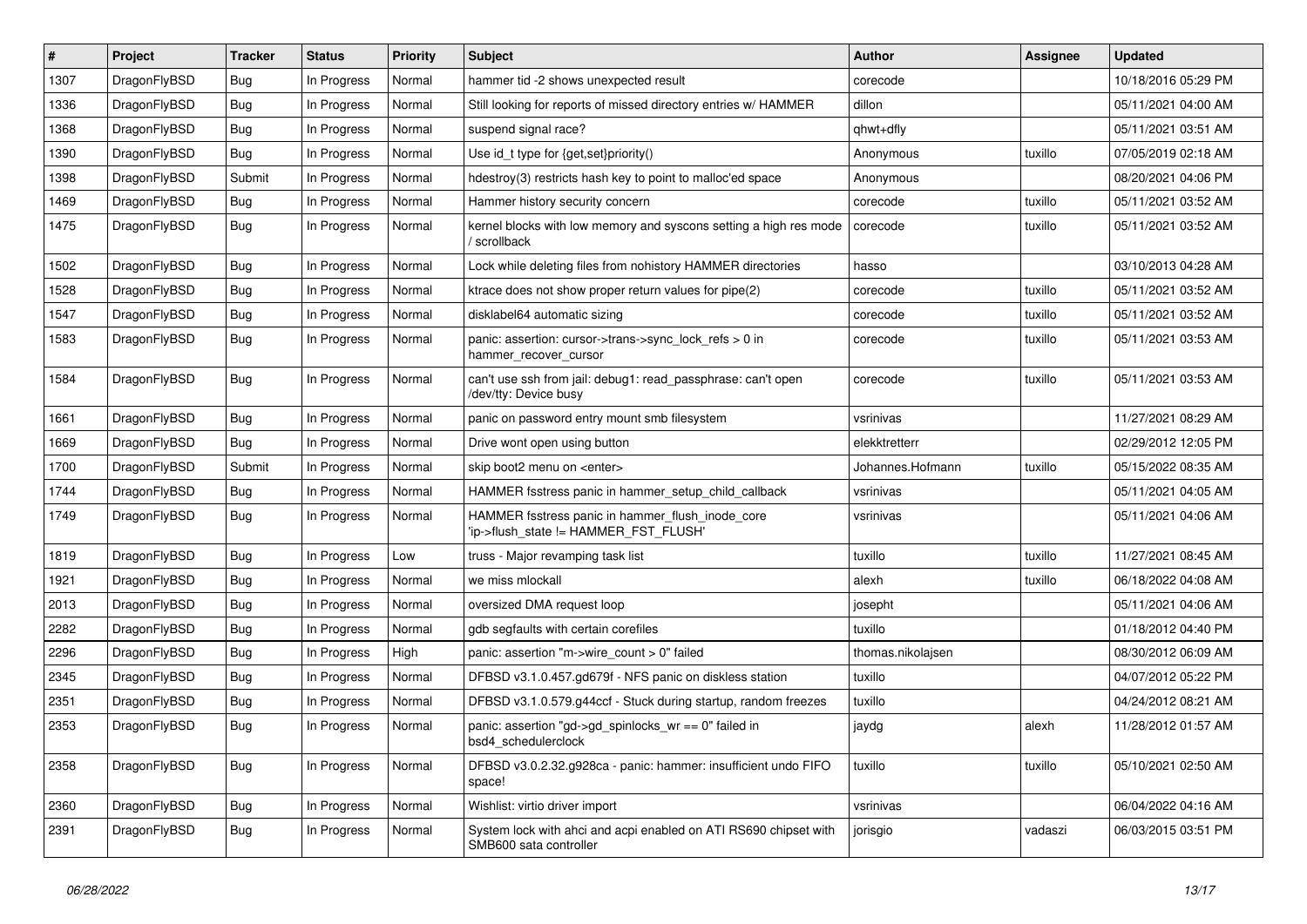| #    | Project      | <b>Tracker</b> | <b>Status</b> | <b>Priority</b> | Subject                                                                                                   | Author            | Assignee | <b>Updated</b>      |
|------|--------------|----------------|---------------|-----------------|-----------------------------------------------------------------------------------------------------------|-------------------|----------|---------------------|
| 2414 | DragonFlyBSD | <b>Bug</b>     | In Progress   | Normal          | Lenovo S10 acpi freeze (not new)                                                                          | davshao           |          | 05/11/2021 04:13 AM |
| 2499 | DragonFlyBSD | Bug            | In Progress   | Urgent          | DRAGONFLY_3_2 lockd not responding correctly                                                              | Nerzhul           |          | 01/22/2013 12:47 PM |
| 2549 | DragonFlyBSD | <b>Bug</b>     | In Progress   | Normal          | netgraph7: Kernel page fault.                                                                             | russiane39        | nant     | 05/10/2013 11:20 PM |
| 2631 | DragonFlyBSD | <b>Bug</b>     | In Progress   | Low             | Verify library versioning current with full package build and switch it<br>on (after publishing packages) | tuxillo           |          | 05/11/2021 04:06 AM |
| 2731 | DragonFlyBSD | Bug            | In Progress   | Normal          | Screen full of random colors when starting Xorg with Intel Haswell<br>HD Graphics P4600                   | jkatzmaier        |          | 11/12/2014 04:08 PM |
| 2797 | DragonFlyBSD | <b>Bug</b>     | In Progress   | Low             | vkernels with & without machdep.pmap mmu optimize                                                         | yellowrabbit2010  |          | 11/27/2021 08:06 AM |
| 2819 | DragonFlyBSD | <b>Bug</b>     | In Progress   | Normal          | Random micro system freezes after a week of uptime                                                        | ftigeot           | dillon   | 08/16/2015 08:46 PM |
| 3011 | DragonFlyBSD | <b>Bug</b>     | In Progress   | Normal          | dragonfly/sys/dev/netif/re/re.c: suspicious code?                                                         | dcb               |          | 07/29/2017 01:26 AM |
| 3021 | DragonFlyBSD | <b>Bug</b>     | In Progress   | Normal          | sys/dev/drm/i915/i915_gem_stolen.c:115]: (error) Signed integer<br>overflow for expression '65535<<20'    | dcb               |          | 04/11/2017 12:46 PM |
| 3028 | DragonFlyBSD | <b>Bug</b>     | In Progress   | Normal          | installer: confusion of set/get disk encryption passphrase dialogs                                        | liweitianux       | tuxillo  | 06/03/2022 05:13 PM |
| 3031 | DragonFlyBSD | Submit         | In Progress   | Normal          | Update drm/radeon to Linux 4.7.10 as much as possible                                                     | davshao           | ftigeot  | 08/19/2021 12:33 PM |
| 3089 | DragonFlyBSD | <b>Bug</b>     | In Progress   | Normal          | vtnet(4) - disable TCP checksum offload by default                                                        | jlane             | vadaszi  | 05/11/2021 04:14 AM |
| 3111 | DragonFlyBSD | Bug            | In Progress   | High            | Mouse lags every second heavily under X11                                                                 | mneumann          |          | 12/12/2017 09:46 PM |
| 3113 | DragonFlyBSD | <b>Bug</b>     | In Progress   | Urgent          | Booting vKernel fails due being out of swap space                                                         | tcullen           |          | 05/11/2021 04:14 AM |
| 3145 | DragonFlyBSD | Submit         | In Progress   | Normal          | Update libelf to FreeBSD 12 current and build as base library usable<br>by ports                          | davshao           | tuxillo  | 08/20/2021 03:58 PM |
| 3160 | DragonFlyBSD | Submit         | In Progress   | Normal          | State the implementation difference in pkill/pgrep manual                                                 | sevan             | tuxillo  | 06/03/2022 05:15 PM |
| 3269 | DragonFlyBSD | <b>Bug</b>     | In Progress   | Normal          | Is double-buffer'd buf still required by HAMMER2 ?                                                        | tkusumi           |          | 05/12/2021 04:09 PM |
| 3295 | DragonFlyBSD | <b>Bug</b>     | In Progress   | Normal          | Adapt devel/libvirt for nvmm                                                                              | tuxillo           | tuxillo  | 11/03/2021 04:56 PM |
| 3299 | DragonFlyBSD | <b>Bug</b>     | In Progress   | Normal          | DragonFlyBSD reports utterly wrong uptime (most of the time, right<br>after booting in)                   | adrian            |          | 11/11/2021 01:43 PM |
| 3310 | DragonFlyBSD | <b>Bug</b>     | In Progress   | Normal          | NVMM+QEMU fail to boot with UEFI: Mem Assist Failed<br>[gpa=0xfffffff0]                                   | liweitianux       |          | 01/11/2022 03:22 PM |
| 3317 | DragonFlyBSD | <b>Bug</b>     | In Progress   | Normal          | Network vtnet0 not working on Hetzner cloud                                                               | mneumann          |          | 06/18/2022 03:55 AM |
| 3318 | DragonFlyBSD | <b>Bug</b>     | In Progress   | Normal          | Segmenation fault when a process resumed with checkpt exits                                               | zabolekar         | tuxillo  | 06/18/2022 08:24 AM |
| 243  | DragonFlyBSD | <b>Bug</b>     | Feedback      | Normal          | weird behavior in the shell                                                                               | swildner          |          | 05/31/2022 02:51 PM |
| 285  | DragonFlyBSD | Bug            | Feedback      | Low             | interrupt latency with re without ip address configured                                                   | thomas.nikolajsen |          | 02/20/2014 10:30 AM |
| 293  | DragonFlyBSD | <b>Bug</b>     | Feedback      | Low             | Various updates to the handbook                                                                           | victor            | victor   | 03/10/2013 04:46 AM |
| 385  | DragonFlyBSD | <b>Bug</b>     | Feedback      | Low             | Mail archive address removal                                                                              | justin            | justin   | 03/09/2013 11:24 AM |
| 570  | DragonFlyBSD | Bug            | Feedback      | Normal          | 1.8.x: ACPI problems                                                                                      | qhwt+dfly         |          | 06/02/2014 03:45 AM |
| 806  | DragonFlyBSD | <b>Bug</b>     | Feedback      | Normal          | boot error on MacBook                                                                                     | tralamazza        |          | 06/04/2022 05:28 AM |
| 846  | DragonFlyBSD | <b>Bug</b>     | Feedback      | Normal          | USB bugs:usb mouse can't used!                                                                            | frankning         |          | 01/15/2015 08:36 AM |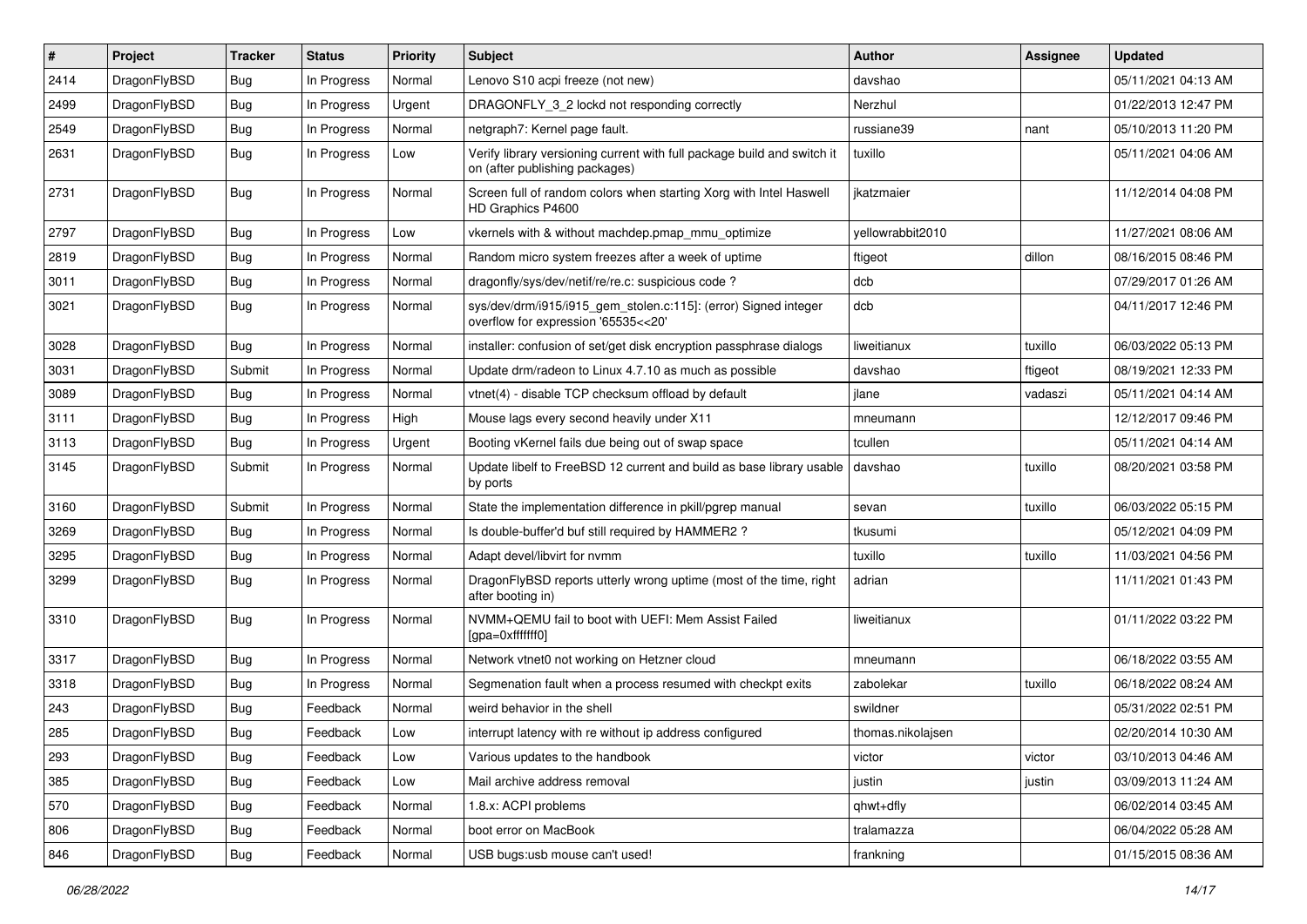| $\vert$ # | Project      | <b>Tracker</b> | <b>Status</b> | <b>Priority</b> | <b>Subject</b>                                                                                                                                            | <b>Author</b>  | <b>Assignee</b> | <b>Updated</b>      |
|-----------|--------------|----------------|---------------|-----------------|-----------------------------------------------------------------------------------------------------------------------------------------------------------|----------------|-----------------|---------------------|
| 847       | DragonFlyBSD | <b>Bug</b>     | Feedback      | Normal          | processes getting stuck on mount point                                                                                                                    | corecode       | tuxillo         | 05/11/2021 03:50 AM |
| 901       | DragonFlyBSD | Bug            | Feedback      | Normal          | route show needs to get data from all cpus                                                                                                                | corecode       | tuxillo         | 05/11/2021 03:50 AM |
| 911       | DragonFlyBSD | <b>Bug</b>     | Feedback      | Normal          | kldload/kernel linker can exceed malloc reserve and panic system                                                                                          | corecode       | tuxillo         | 05/11/2021 03:51 AM |
| 979       | DragonFlyBSD | Bug            | Feedback      | Normal          | Failure-prone USB mass storage (SB600? msdosfs? CAM?)                                                                                                     | floid          |                 | 01/15/2015 08:38 AM |
| 1101      | DragonFlyBSD | <b>Bug</b>     | Feedback      | Normal          | ohci related panic                                                                                                                                        | polachok       |                 | 05/11/2021 04:00 AM |
| 1127      | DragonFlyBSD | <b>Bug</b>     | Feedback      | Low             | cdrom drive not detected                                                                                                                                  | tgr            | corecode        | 01/15/2015 08:55 AM |
| 1144      | DragonFlyBSD | Bug            | Feedback      | Normal          | Incorrect clock under KVM                                                                                                                                 | msylvan        |                 | 03/09/2013 01:17 PM |
| 1249      | DragonFlyBSD | <b>Bug</b>     | Feedback      | Normal          | panic: ffs vfree: freeing free inode                                                                                                                      | rumcic         |                 | 03/10/2013 05:13 AM |
| 1250      | DragonFlyBSD | <b>Bug</b>     | Feedback      | Normal          | Panic upon plugging an USB flash drive into the machine                                                                                                   | rumcic         |                 | 03/10/2013 05:17 AM |
| 1282      | DragonFlyBSD | <b>Bug</b>     | Feedback      | Normal          | panic (trap 12) when booting SMP kernel on Atom 330 (dual core)                                                                                           | tomaz.borstnar |                 | 05/11/2021 04:00 AM |
| 1287      | DragonFlyBSD | <b>Bug</b>     | Feedback      | Normal          | altg configuration doesn't work                                                                                                                           | corecode       | tuxillo         | 05/11/2021 03:51 AM |
| 1330      | DragonFlyBSD | Bug            | Feedback      | Normal          | Hammer, usb disk, SYNCHRONIZE CACHE failure                                                                                                               | josepht        |                 | 06/02/2014 04:56 AM |
| 1332      | DragonFlyBSD | Bug            | Feedback      | Normal          | DFBSD 2.2 - Booting usbcdrom/usbsticks on thinkpad hangs on<br>"BTX Halted"                                                                               | tuxillo        |                 | 05/11/2021 04:00 AM |
| 1387      | DragonFlyBSD | Bug            | Feedback      | Normal          | zero-size malloc and ps: kvm_getprocs: Bad address                                                                                                        | qhwt+dfly      |                 | 05/11/2021 04:00 AM |
| 1397      | DragonFlyBSD | <b>Bug</b>     | Feedback      | Normal          | jobs -I output inconsistency when called from script                                                                                                      | Anonymous      | tuxillo         | 05/15/2022 05:07 AM |
| 1411      | DragonFlyBSD | <b>Bug</b>     | Feedback      | Normal          | Burning doesn't work with ahci(4)                                                                                                                         | hasso          | dillon          | 05/11/2021 04:00 AM |
| 1428      | DragonFlyBSD | Bug            | Feedback      | Low             | POSIX.1e implementation is too old                                                                                                                        | hasso          | tuxillo         | 05/11/2021 04:00 AM |
| 1429      | DragonFlyBSD | <b>Bug</b>     | Feedback      | Normal          | vkernel bug - "mfree: m->m_nextpkt != NULL"                                                                                                               | dillon         |                 | 05/11/2021 04:00 AM |
| 1448      | DragonFlyBSD | Bug            | Feedback      | Normal          | panic: assertion: _tp->tt_msg->tt_cpuid == mycpuid in<br>tcp_callout_active tcp_output tcp_usr_send netmsg_pru_send<br>netmsg_service tcpmsg_service_loop | dillon         |                 | 05/11/2021 04:00 AM |
| 1454      | DragonFlyBSD | Bug            | Feedback      | Normal          | Unable to boot from external USB DVD drive                                                                                                                | elekktretterr  |                 | 05/11/2021 04:01 AM |
| 1456      | DragonFlyBSD | <b>Bug</b>     | Feedback      | Normal          | Microsoft wireless desktop problems                                                                                                                       | elekktretterr  |                 | 01/15/2015 08:34 AM |
| 1481      | DragonFlyBSD | <b>Bug</b>     | Feedback      | Normal          | panic: assertion: kva_p(buf) in soopt_from_kbuf (after ipfw pipe<br>show, 2.2.1-R)                                                                        | combiner       |                 | 05/11/2021 04:01 AM |
| 1486      | DragonFlyBSD | <b>Bug</b>     | Feedback      | Normal          | Interrupt storm related to SATA DVD device                                                                                                                | hasso          |                 | 05/11/2021 04:01 AM |
| 1489      | DragonFlyBSD | Bug            | Feedback      | Normal          | panic: ufs dirbad: bad dir                                                                                                                                | rumcic         |                 | 03/10/2013 04:34 AM |
| 1521      | DragonFlyBSD | <b>Bug</b>     | Feedback      | Normal          | amd64 2.4 livecd won't mount root at boot                                                                                                                 | bolapara       |                 | 01/28/2018 03:45 AM |
| 1560      | DragonFlyBSD | <b>Bug</b>     | Feedback      | Normal          | Unable to modify partition table on ThinkPad T61p during install                                                                                          | rehsack        |                 | 01/15/2015 08:57 AM |
| 1563      | DragonFlyBSD | <b>Bug</b>     | Feedback      | Normal          | reset(1) doesn't reset terminal to the defaults                                                                                                           | hasso          |                 | 03/10/2013 04:17 AM |
| 1577      | DragonFlyBSD | Bug            | Feedback      | Normal          | panic: assertion: leaf->base.obj_id == ip->obj_id in<br>hammer_ip_delete_range                                                                            | qhwt+dfly      |                 | 05/11/2021 04:01 AM |
| 1579      | DragonFlyBSD | <b>Bug</b>     | Feedback      | Normal          | dfly 2.4.1 does not like HP DL360G4p and Smart Array 6400 with<br>MSA20                                                                                   | tomaz.borstnar | tuxillo         | 06/02/2014 02:44 PM |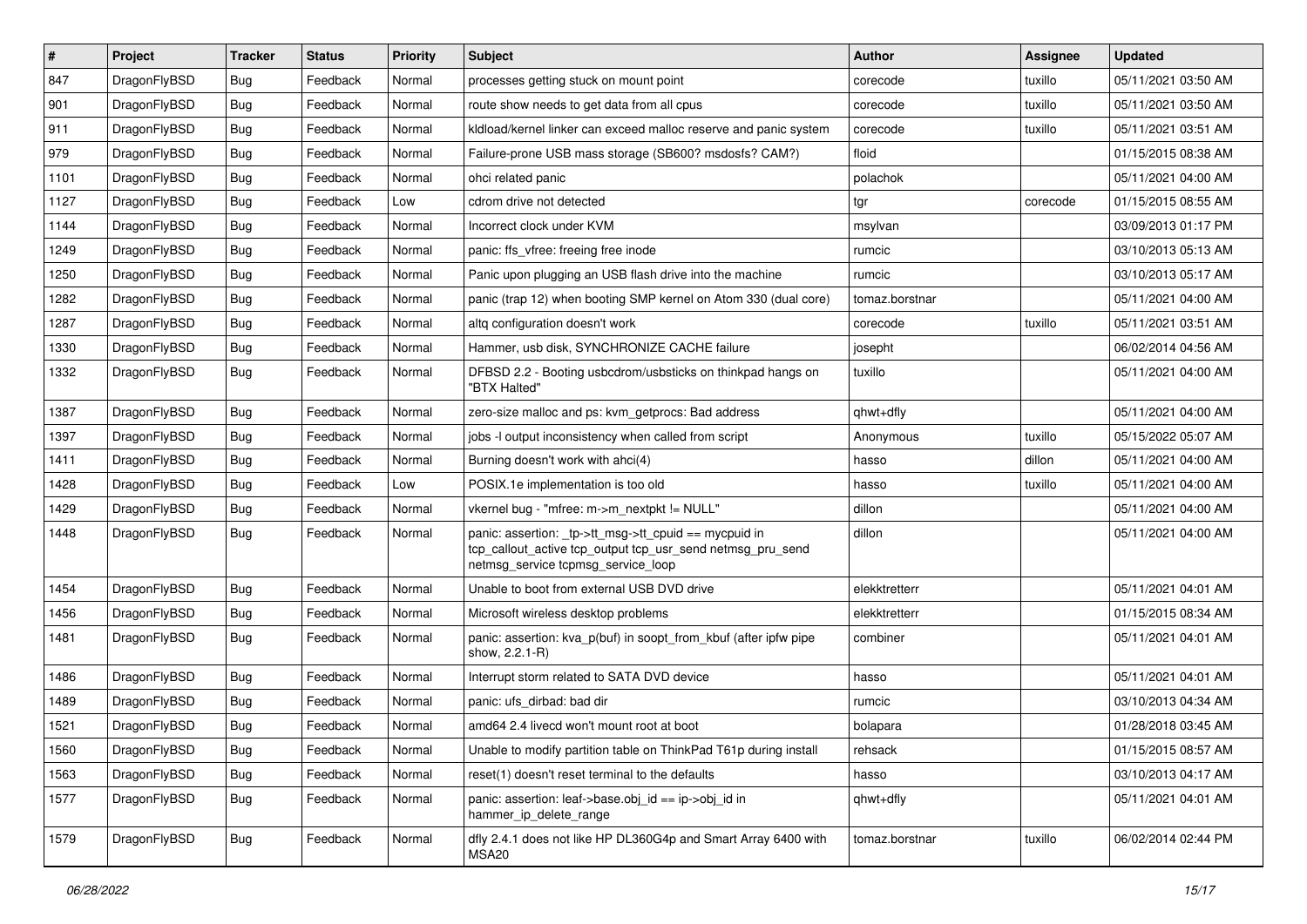| $\pmb{\#}$ | Project      | <b>Tracker</b> | <b>Status</b> | <b>Priority</b> | Subject                                                                                         | Author           | Assignee | <b>Updated</b>      |
|------------|--------------|----------------|---------------|-----------------|-------------------------------------------------------------------------------------------------|------------------|----------|---------------------|
| 1580       | DragonFlyBSD | Bug            | Feedback      | Normal          | Panic (Fatal trap 12: page fault while in kernel mode) while playing<br>with pf and netif names | rumcic           |          | 12/21/2018 01:21 AM |
| 1587       | DragonFlyBSD | <b>Bug</b>     | Feedback      | Normal          | can't gdb across fork                                                                           | corecode         | tuxillo  | 05/11/2021 03:54 AM |
| 1591       | DragonFlyBSD | Bug            | Feedback      | Normal          | Lenovo X301 hangs with AHCI Driver CMD TIMEOUT<br>STS=d0 <bsy></bsy>                            | eocallaghan      |          | 05/11/2021 04:05 AM |
| 1592       | DragonFlyBSD | <b>Bug</b>     | Feedback      | Normal          | AcpiOSUnmapMemory: Warning, deallocation did not track<br>allocation.                           | eocallaghan      |          | 06/02/2014 07:45 AM |
| 1593       | DragonFlyBSD | <b>Bug</b>     | Feedback      | Normal          | panic: assertion: ccb == ap->ap_err_ccb in ahci_put_err_ccb                                     | ftigeot          | ftigeot  | 05/15/2022 05:09 AM |
| 1613       | DragonFlyBSD | Bug            | Feedback      | Normal          | USB Keyboard not working on master                                                              | elekktretterr    |          | 05/11/2021 04:05 AM |
| 1618       | DragonFlyBSD | Bug            | Feedback      | Normal          | collision for 'struct pmap' when using RPC and <sys user.h=""></sys>                            | carenas          |          | 05/11/2021 04:05 AM |
| 1668       | DragonFlyBSD | Bug            | Feedback      | Normal          | Power button not working                                                                        | elekktretterr    |          | 03/10/2013 06:22 AM |
| 1672       | DragonFlyBSD | Bug            | Feedback      | Normal          | panic (trap 12) around btree_search() in 2.4.1-RELEASE                                          | floid            |          | 01/19/2015 03:36 AM |
| 1717       | DragonFlyBSD | Bug            | Feedback      | Normal          | HAMMER panic in hammer_cursor_down()                                                            | josepht1         |          | 05/11/2021 04:05 AM |
| 1718       | DragonFlyBSD | Bug            | Feedback      | Normal          | IDE disk drive not detected by x86_64 2.6.1 Live CD                                             | bcox             |          | 11/27/2021 08:25 AM |
| 1727       | DragonFlyBSD | Bug            | Feedback      | Normal          | CD boot panic (2.6.1) (usb?)                                                                    | kiril            |          | 05/15/2022 05:10 AM |
| 1745       | DragonFlyBSD | Bug            | Feedback      | Normal          | kmalloc panic                                                                                   | josepht          |          | 05/11/2021 04:05 AM |
| 1824       | DragonFlyBSD | Bug            | Feedback      | Normal          | kernel panic, x86, 2.7.3.859.ge5104                                                             | akirchhoff135014 |          | 03/10/2013 07:49 AM |
| 1831       | DragonFlyBSD | Bug            | Feedback      | High            | HAMMER "malloc limit exceeded" panic                                                            | eocallaghan      | dillon   | 06/04/2022 04:38 AM |
| 1860       | DragonFlyBSD | Bug            | Feedback      | Normal          | Panic while creating UFS fs on vn(4) for initrd                                                 | matthias         |          | 02/29/2012 07:16 AM |
| 2037       | DragonFlyBSD | Bug            | Feedback      | Normal          | Panic Bad link elm while building packages                                                      | ftigeot          | dillon   | 04/21/2011 07:20 AM |
| 2081       | DragonFlyBSD | <b>Bug</b>     | Feedback      | Normal          | Panic on device "detach" / "failure"                                                            | vsrinivas        |          | 02/29/2012 07:11 AM |
| 2090       | DragonFlyBSD | Bug            | Feedback      | Normal          | snd_hda does not support headphone automute                                                     | justin           |          | 03/29/2012 08:03 PM |
| 2100       | DragonFlyBSD | Bug            | Feedback      | Normal          | devfs related panic                                                                             | sepherosa        | alexh    | 07/10/2011 02:29 PM |
| 2288       | DragonFlyBSD | Bug            | Feedback      | Normal          | Random IO performance loss introduced since January 1st                                         | lentferj         |          | 01/23/2013 04:21 PM |
| 2347       | DragonFlyBSD | Bug            | Feedback      | High            | Hammer PFSes destroy does not give back full space allocated to<br><b>PFS</b>                   | sgeorge          |          | 07/19/2012 01:11 AM |
| 2396       | DragonFlyBSD | Bug            | Feedback      | High            | Latest 3.1 development version core dumps while destroying master<br><b>PFS</b>                 | sgeorge          |          | 01/23/2013 04:10 PM |
| 2438       | DragonFlyBSD | Submit         | Feedback      | Normal          | <b>TRIM</b> fixes                                                                               | Anonymous        | tuxillo  | 05/11/2021 03:45 AM |
| 2459       | DragonFlyBSD | <b>Bug</b>     | Feedback      | Normal          | apic problems with HP Probook 4510s                                                             | thowe            |          | 11/27/2021 08:22 AM |
| 2556       | DragonFlyBSD | <b>Bug</b>     | Feedback      | Normal          | DragonFly v3.5.0.81.gd3479 - Process signal weirdness                                           | tuxillo          |          | 12/17/2013 03:48 PM |
| 2617       | DragonFlyBSD | <b>Bug</b>     | Feedback      | Normal          | Possible issue with wireless mouse on 3.6 release                                               | FilippoMo        |          | 01/14/2015 03:42 PM |
| 2636       | DragonFlyBSD | Bug            | Feedback      | Low             | Add -x flag to iostat (a la solaris)                                                            | tuxillo          |          | 05/11/2021 04:07 AM |
| 2638       | DragonFlyBSD | <b>Bug</b>     | Feedback      | High            | Fix machdep.pmap_mmu_optimize                                                                   | tuxillo          |          | 05/11/2021 04:07 AM |
| 2644       | DragonFlyBSD | Bug            | Feedback      | Normal          | 3.6.0-REL trap 9 on boot                                                                        | memmerto         |          | 11/27/2021 08:08 AM |